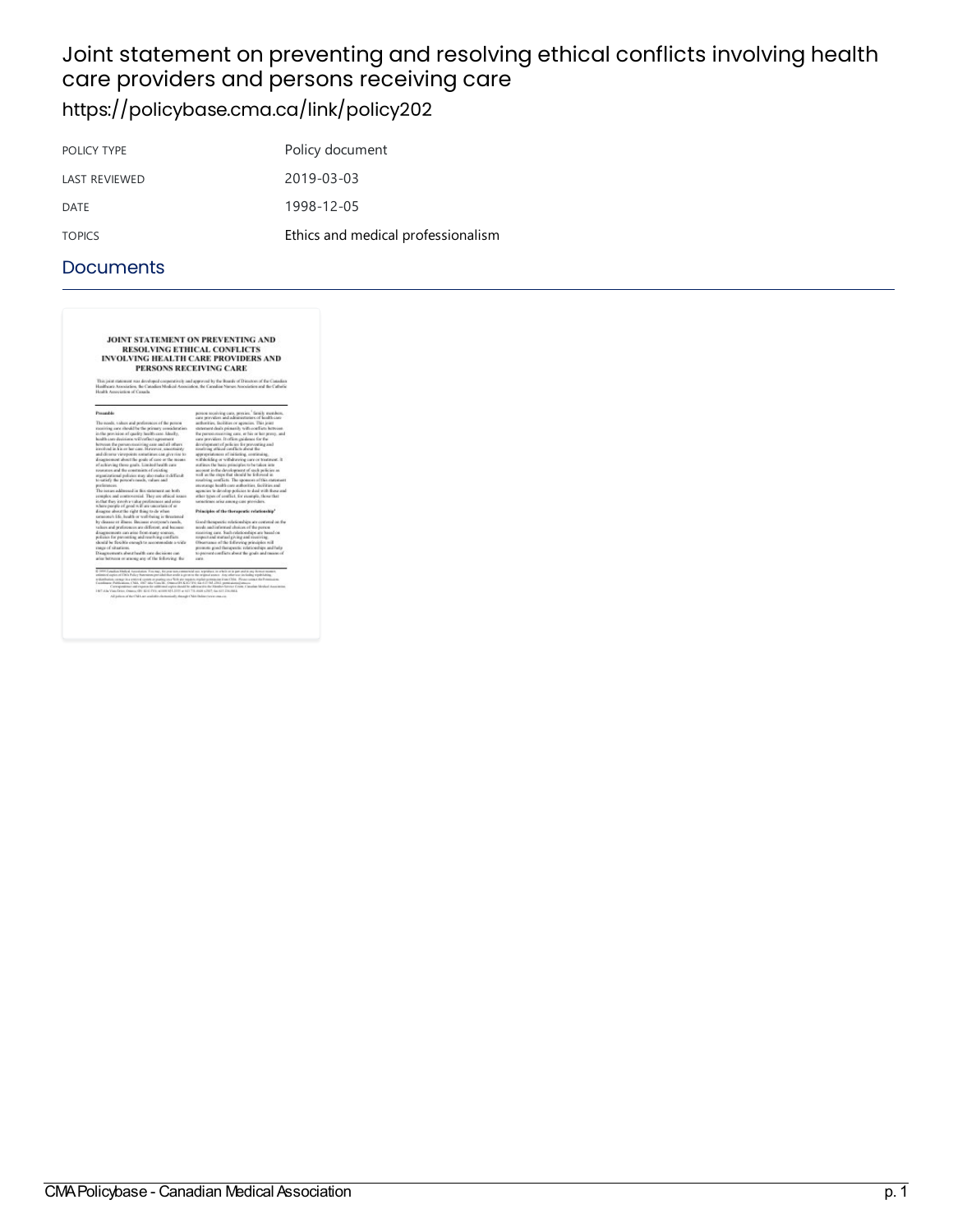# Principles concerning physician information <https://policybase.cma.ca/link/policy208>

| POLICY TYPE          | Policy document                                                       |
|----------------------|-----------------------------------------------------------------------|
| <b>LAST REVIEWED</b> | 2019-03-03                                                            |
| <b>DATE</b>          | 2002-06-02                                                            |
| <b>TOPICS</b>        | Health information and e-health<br>Ethics and medical professionalism |

| <b>CMA POLICY</b><br>PRINCIPLES CONCERNING PHYSICIAN INFORMATION<br><b>The Reader</b>                                                         |                                                                                                                                                      |
|-----------------------------------------------------------------------------------------------------------------------------------------------|------------------------------------------------------------------------------------------------------------------------------------------------------|
|                                                                                                                                               |                                                                                                                                                      |
| Observation links (three permanental manufacturers) and Col. 1794.<br>Observe MPC ADAL PEAK Annie MRS APPEAR AS AN ENGINEERING AND A REPORTED | Correspondence and respons for solidated explorational to determine to the Member Service County Countries Medical dramatisms, 1967 Max Elera Drive, |
|                                                                                                                                               | TARE PURSE, 20 JUNE 16714.                                                                                                                           |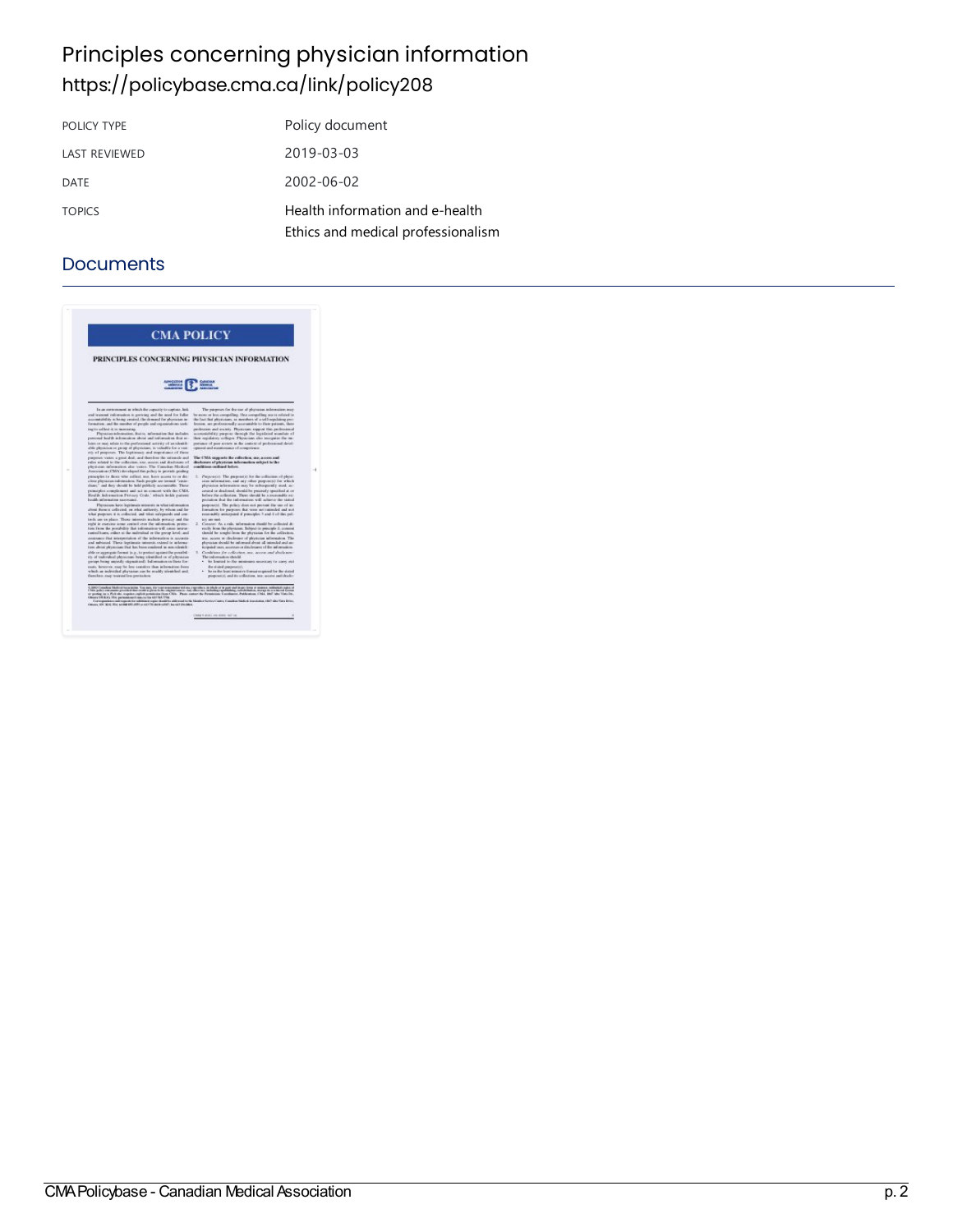# The future of medicine <https://policybase.cma.ca/link/policy209>

| POLICY TYPE          | Policy document                                                                      |
|----------------------|--------------------------------------------------------------------------------------|
| <b>LAST REVIEWED</b> | 2017-03-04                                                                           |
| DATE                 | 2000-08-12                                                                           |
| <b>TOPICS</b>        | Health systems, system funding and performance<br>Ethics and medical professionalism |

| <b>CMA POLICY</b>                                                                                                                                                                                                                                                                                                        |                                                                                                                                                                                                                                                                                                                                                                                                                                                                                                                                |  |
|--------------------------------------------------------------------------------------------------------------------------------------------------------------------------------------------------------------------------------------------------------------------------------------------------------------------------|--------------------------------------------------------------------------------------------------------------------------------------------------------------------------------------------------------------------------------------------------------------------------------------------------------------------------------------------------------------------------------------------------------------------------------------------------------------------------------------------------------------------------------|--|
| THE FUTURE OF MEDICINE                                                                                                                                                                                                                                                                                                   |                                                                                                                                                                                                                                                                                                                                                                                                                                                                                                                                |  |
|                                                                                                                                                                                                                                                                                                                          | <b>CMA Policy Index</b>                                                                                                                                                                                                                                                                                                                                                                                                                                                                                                        |  |
| In 1997 the Canadian Medical Association (CMA) over-<br>harded an a study of the liture of medicins. Two promises,                                                                                                                                                                                                       | A vision for the fature of the medical profession.                                                                                                                                                                                                                                                                                                                                                                                                                                                                             |  |
| guided this activity (1) the pape of change in the precise of                                                                                                                                                                                                                                                            | Modwine wall continue to be a healing profession abili-                                                                                                                                                                                                                                                                                                                                                                                                                                                                        |  |
| medicine that physicians experienced in the last quarter of<br>the 20th century to heard to increase in the 21st century, and<br>(2) it is provided that the medical provincian position short to:<br>influence l'aiser developments in medical procésor.                                                                | cated to service Augustic. Its consensions will consiste in by-<br>the relationship of trust between the putural and the<br>physicals. A sail sphoid with integrity the values of respect for<br>persons, comparator, honghomer and positer. It was string for                                                                                                                                                                                                                                                                 |  |
| In online to propere the profession to anticipate and need.<br>the challenges of the fature. He CMA is engaged in a<br>medians: to long-town (3-28 years) planning exensus. This,                                                                                                                                        | involverse and incorporate progress in its art and veteras. If<br>will motivists high standards of either, citation practice, side-<br>cates and research in order to some materia. A will creater-                                                                                                                                                                                                                                                                                                                            |  |
| policy statement consequences the model of the first part of<br>fris creasing working definitions of bookly, bookly case and<br>medicine, a years for the lature of the medical postpassor.<br>and the implications of this vision for the roles of physicians.                                                          | age the development of lowlifer commentation and of procedure<br>and policies that promote the unfishing of the milds. It will<br>downstrute its capacity for sociolal responsibility ideough<br>relinquisities and accomplisher. It will actively participate                                                                                                                                                                                                                                                                 |  |
| This work was conducted by an expert prejust advisery<br>prosp. which developed haskground papers on those topics.<br>and prepared this statement for approved by the CMA Brand                                                                                                                                          | to decision making regarding Jessich and issuffs care policy. If<br>will guard agoinst forcer and events that may compromise the<br>primary commitment to the stall being of partents.                                                                                                                                                                                                                                                                                                                                         |  |
| al Directors.                                                                                                                                                                                                                                                                                                            | The rules of obvolvious in the fature!                                                                                                                                                                                                                                                                                                                                                                                                                                                                                         |  |
| Distances.                                                                                                                                                                                                                                                                                                               | Although the vision and values of mydeline are undon-                                                                                                                                                                                                                                                                                                                                                                                                                                                                          |  |
| Mealth: is a state of physical, curatal, resational and<br>spiritual soil being. It is characterized in part by an absence<br>of these to subjective repotence) and disease to pubulepi-<br>ral almontality) that couldn't out to postay major life goals.<br>and in function in personal, united and work contexts.     | ing and will remain stable. the practice reconomiest of<br>physicians will change as the medical preferains responds to:<br>leadth system and cautetal inflamence. This in turn will have<br>implications. In the roles of physicians.<br>The traditional sole of physicians has been medical-                                                                                                                                                                                                                                 |  |
| Mealth come, is any activity that has as the primary oft-<br>justice the improvement, use interacted an support of physical.<br>eastal, crustosal and quicieal well-being, as aluminismed<br>by the absence of illusts and degree.                                                                                       | report and healer. This has need and diagnosing and intaling<br>deruse and ether liness of cliness, constraing three who<br>cannot be cored and preventing illiness devergly patient cense.<br>selling and public-basilic recovance. While this rede will re-                                                                                                                                                                                                                                                                  |  |
| Medview: is the art and science of leading. It is hausd<br>no a body of latendadge, shifts and paachers concerned with<br>the bratils and pathelegy of individuals and populations. The                                                                                                                                  | main at the row of modical pantice. He evelving centers of<br>lookly cars requires physicians to ancone sublimout solve to:<br>support the a primary role.                                                                                                                                                                                                                                                                                                                                                                     |  |
| practice of medicine exceedpastes these health care activities.<br>that are preferenced by or under the direction of physicians in-<br>the service of patients, including loo.bb presenties, disease                                                                                                                     | The CMA property, the following rates an occursial in-<br>be falare pastice of molician toll Fig. 1 for their interests:<br>touchip). Although no physician well function in all miles si-<br>enhavenedy, they should all have the fundamental compe-                                                                                                                                                                                                                                                                          |  |
| pravarsion, diagnosis, ironimosi, relabilitäton, pallision,<br>educations and wayprily.                                                                                                                                                                                                                                  | tercies to puttypele to ruck of these soles.                                                                                                                                                                                                                                                                                                                                                                                                                                                                                   |  |
| currence transmission in any firm or by sits mount.<br>explay, please contact CaNEOPV of condition Copyright Counting Agency) of subdule At C. No. 909, Europea City 1050, Eray of Mill 894-2775.<br>all policies africa if this are available abott calculate through if this that as there are an inside party please. | C 200 Cataline Higher Agencies To to Hington of the public was to part for any manufactured as provided function as the original of the Control of the Control of the Control of the Control of the Control of the Control of<br>Exercipadores and requires for additional region stockt to addressed or the Monter Amdex Costro, Counting Motived securities, 1997 Min Fires<br>BY: Renora (DK NHC 171) memory peaker to ERI 185, 200 at UK States (\$16). So (\$1.2) States to the case of photosopping or other expregnable |  |
|                                                                                                                                                                                                                                                                                                                          |                                                                                                                                                                                                                                                                                                                                                                                                                                                                                                                                |  |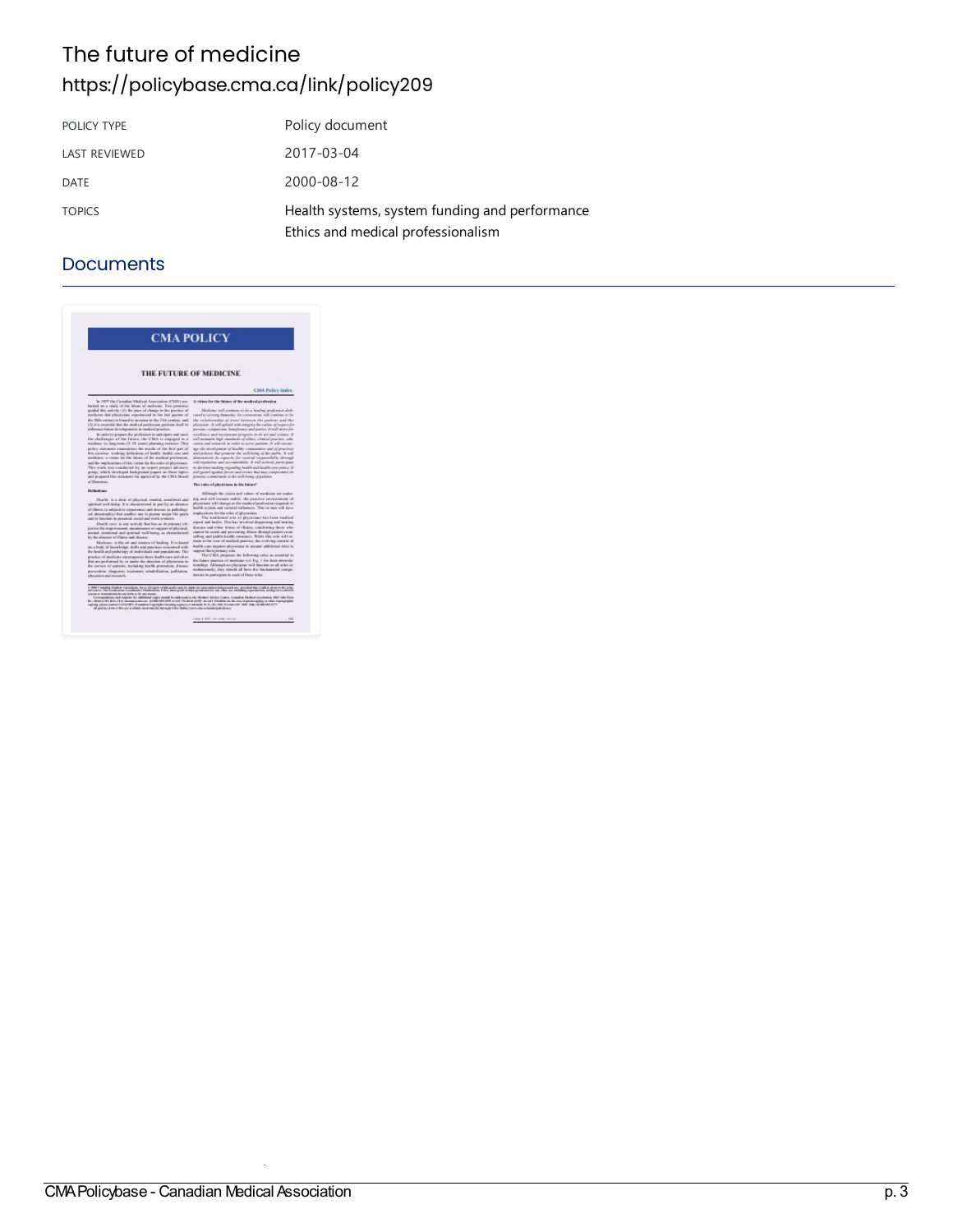### Guidelines for CMA's activities and relationships with other parties <https://policybase.cma.ca/link/policy234>

| POLICY TYPE          | Policy document                    |
|----------------------|------------------------------------|
| <b>LAST REVIEWED</b> | 2018-03-03                         |
| <b>DATE</b>          | 2001-05-28                         |
| <b>TOPICS</b>        | Ethics and medical professionalism |

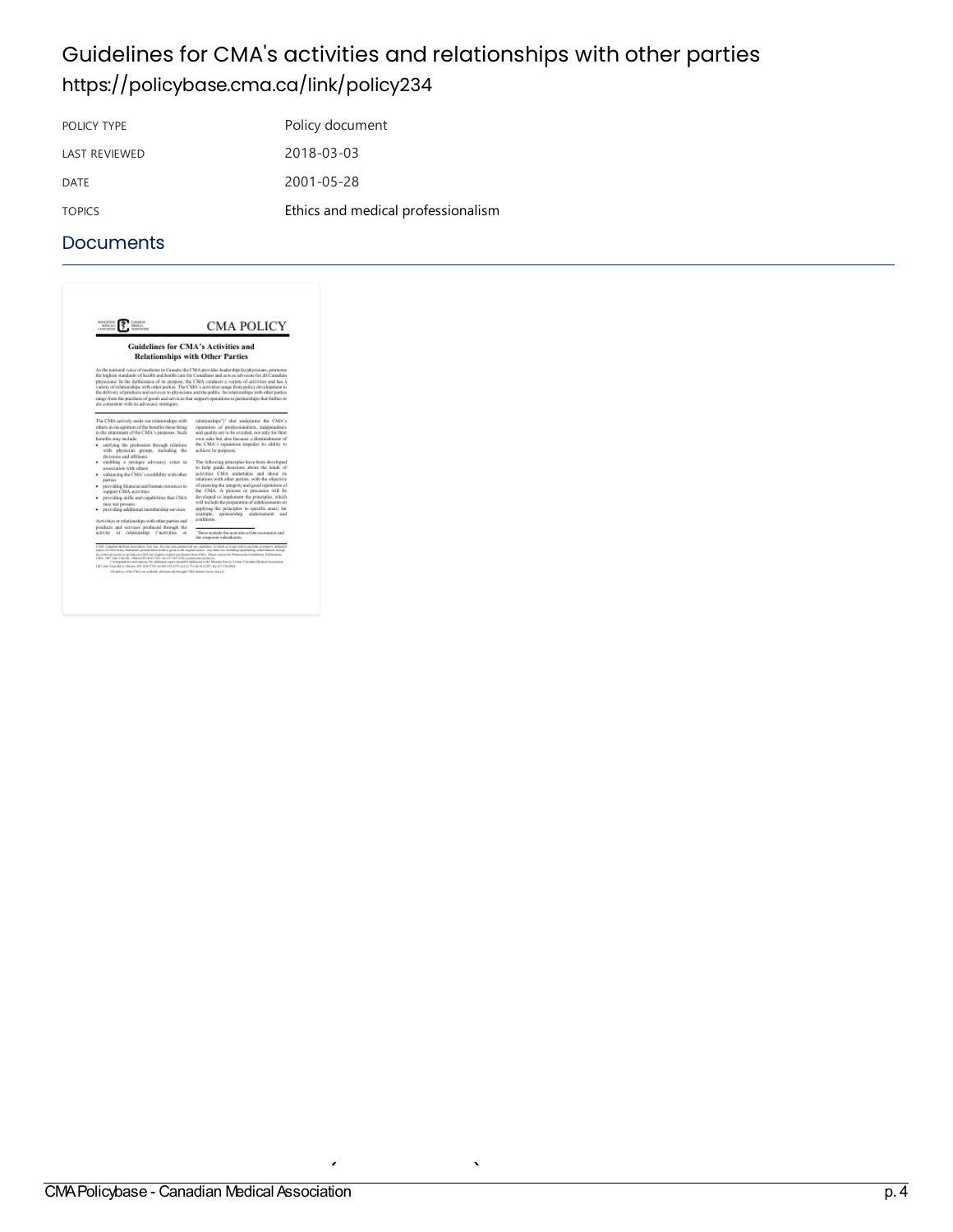### Medical professionalism (Update 2005) <https://policybase.cma.ca/link/policy1936>

| POLICY TYPE          | Policy document                    |
|----------------------|------------------------------------|
| <b>LAST REVIEWED</b> | 2018-03-03                         |
| DATE                 | 2005-12-03                         |
| <b>REPLACES</b>      | Medical professionalism (2002)     |
| <b>TOPICS</b>        | Ethics and medical professionalism |

#### **Documents**

| <b>CMA POLICY</b><br><b>Medical professionalism</b>                                                                                                                                                                                                                                                                                                                                                                                                                                                                                                                                                                                                                                                                                                                                                                                                                                                                            |                                                                                                                                                                                                                                                                                                             |               |
|--------------------------------------------------------------------------------------------------------------------------------------------------------------------------------------------------------------------------------------------------------------------------------------------------------------------------------------------------------------------------------------------------------------------------------------------------------------------------------------------------------------------------------------------------------------------------------------------------------------------------------------------------------------------------------------------------------------------------------------------------------------------------------------------------------------------------------------------------------------------------------------------------------------------------------|-------------------------------------------------------------------------------------------------------------------------------------------------------------------------------------------------------------------------------------------------------------------------------------------------------------|---------------|
|                                                                                                                                                                                                                                                                                                                                                                                                                                                                                                                                                                                                                                                                                                                                                                                                                                                                                                                                |                                                                                                                                                                                                                                                                                                             | (Update 2005) |
| The revisions are at which medicine is practiced in Canada.<br>is undergring rapid and professed charge. There are now<br>continued opportunities for the randical profession to pre-<br>vide leadership for our patients, our communities and our<br>unling an through strengthened professionalism. The                                                                                                                                                                                                                                                                                                                                                                                                                                                                                                                                                                                                                      | sendore - the ethic of car, closud independence and self-<br>regulation -- buscilit physicians, their patients and muster-<br>Ethic of care. This is characterized by the values of com-<br>paratra, bondurna, amenabbutna, atquirino person and<br>parties (CMA's Cask of Esbac). Society bookits from the |               |
| Canadras Medical Accessories (CMA) is strongly commented.<br>to prodoal professionalism and has developed this pulsay.<br>buth to inform physicians and others about its meaning and<br>value and represente in parameters and reduncement. This                                                                                                                                                                                                                                                                                                                                                                                                                                                                                                                                                                                                                                                                               | relate of care whendoy, in the previous of medical arctices.<br>elevisions can the interest of relates about of their teen.<br>Dedication and commitment to the well-being of others is<br>dually in the interest of partners, who are the primary bene-                                                    |               |
| decomer radius the regre feature of ranked porfesion.<br>alon, the opportunities which your in this area and the chal-<br>langua selezis la balona un.                                                                                                                                                                                                                                                                                                                                                                                                                                                                                                                                                                                                                                                                                                                                                                         | <b>Guiarico</b><br>Clinical independence: Medicine is a highly complex are<br>and nivear. Though loopler training and reportional, physi-<br>isen browe replied report and lealers. Wherea parame-                                                                                                          |               |
| Why Medical Professionalism?<br>The model profession is diamonized by a recorg commit-<br>mon to the well-being of patterns, high standards of educal                                                                                                                                                                                                                                                                                                                                                                                                                                                                                                                                                                                                                                                                                                                                                                          | have the right to devide to a large extent which resulted in ter-<br>strations shap will undergo, they expect their playmians to be<br>fee to make clinically appropriate economicalations.                                                                                                                 |               |
| conduct, manny of an evening aciding body of knowledge.<br>and skills, and a high level of climaal independence. As indi-<br>viduals plymates' permuti salues may very but as mondage                                                                                                                                                                                                                                                                                                                                                                                                                                                                                                                                                                                                                                                                                                                                          | Although physicians margeter that they are accessible to<br>patients. Earding agencies and their poors for their monte-<br>revolutions, carassocially corraints we denied actomine-                                                                                                                         |               |
| of the readized profession they are represent to share and<br>ophold durated art that characterize the practice of medicine<br>and the care of partners.                                                                                                                                                                                                                                                                                                                                                                                                                                                                                                                                                                                                                                                                                                                                                                       | inguraal by geometricity and administrators, whether public-<br>reprison, are not to the box interests of passent, we have                                                                                                                                                                                  |               |
| Medical professionalism includes both the relationship<br>between a physician and a patient and a costal contract<br>between playacians and streety. Sociony grants the professions<br>printiger, including exclusive as primary represidedry for                                                                                                                                                                                                                                                                                                                                                                                                                                                                                                                                                                                                                                                                              | broader they can damage the twart that is an extensial compa-<br>rano of the patient physician relationship. Conservals, physic<br>currence was not merely ablested to provide insperiosystem med-<br>ical xervices when cognisied by patterns despite their mapper.<br>for patient attorneys               |               |
| the provision of costain arenters and a high degree of self-reg-<br>silation. In return, the profession agrees to use these privileges.<br>pointedly for the bounder of others and only secondarily for its                                                                                                                                                                                                                                                                                                                                                                                                                                                                                                                                                                                                                                                                                                                    | Suffregulation Physician have malatonally hom grant-<br>all this pinnings by mainty. It istulades the control of restaurant<br>ture the professor by an ablabang educational standards and                                                                                                                  |               |
| ons londs. Then major frames of molecul porter-<br>CODOR Consultan Madical Aucasiation. You may, he just reaccurrenced use, sepindum, in tabale or in just and in any face or season; indepited<br>equips of CMA Peley Statements proteduli that readit is given to burinington muchs. Any other car, including equilibility, such to be appear in a<br>selected quites or pushing on a Web Life respires amplicit passizulus from CASE. Beaca contact the Penntucints Coordinates: Fabilitations, CMA, 1897.<br>(By Viet Dr., Oleans ON 81 D 2V), has a 13 04 2002, parmistics democrations in Comparatives and respons for selectional impies should be edificient<br>to the Member Service Carrier, Canadian Abelend Jouannatics, 1837 Alex Pale Drive, Ohiosa, ON 1737 211; Al 888 810 2110 (19) 1721-8112<br>(2007) has a 12 224-8344. All polices of the CMA are available attentionizely through CMM Clockes (even call | sering maninations, the looming of pleyestans, and the                                                                                                                                                                                                                                                      |               |

Putting Patients First : Comments on Bill C 6 (Personal Information Protection and Electronic Documents Act) : Submission to the Senate Standing Committee on Social Affairs, Science and Technology <https://policybase.cma.ca/link/policy1979>

| POLICY TYPE          | Parliamentary submission                                                                                |
|----------------------|---------------------------------------------------------------------------------------------------------|
| <b>LAST REVIEWED</b> | 2019-03-03                                                                                              |
| DATE                 | 1999-11-25                                                                                              |
| <b>TOPICS</b>        | Ethics and medical professionalism<br>Health care and patient safety<br>Health information and e-health |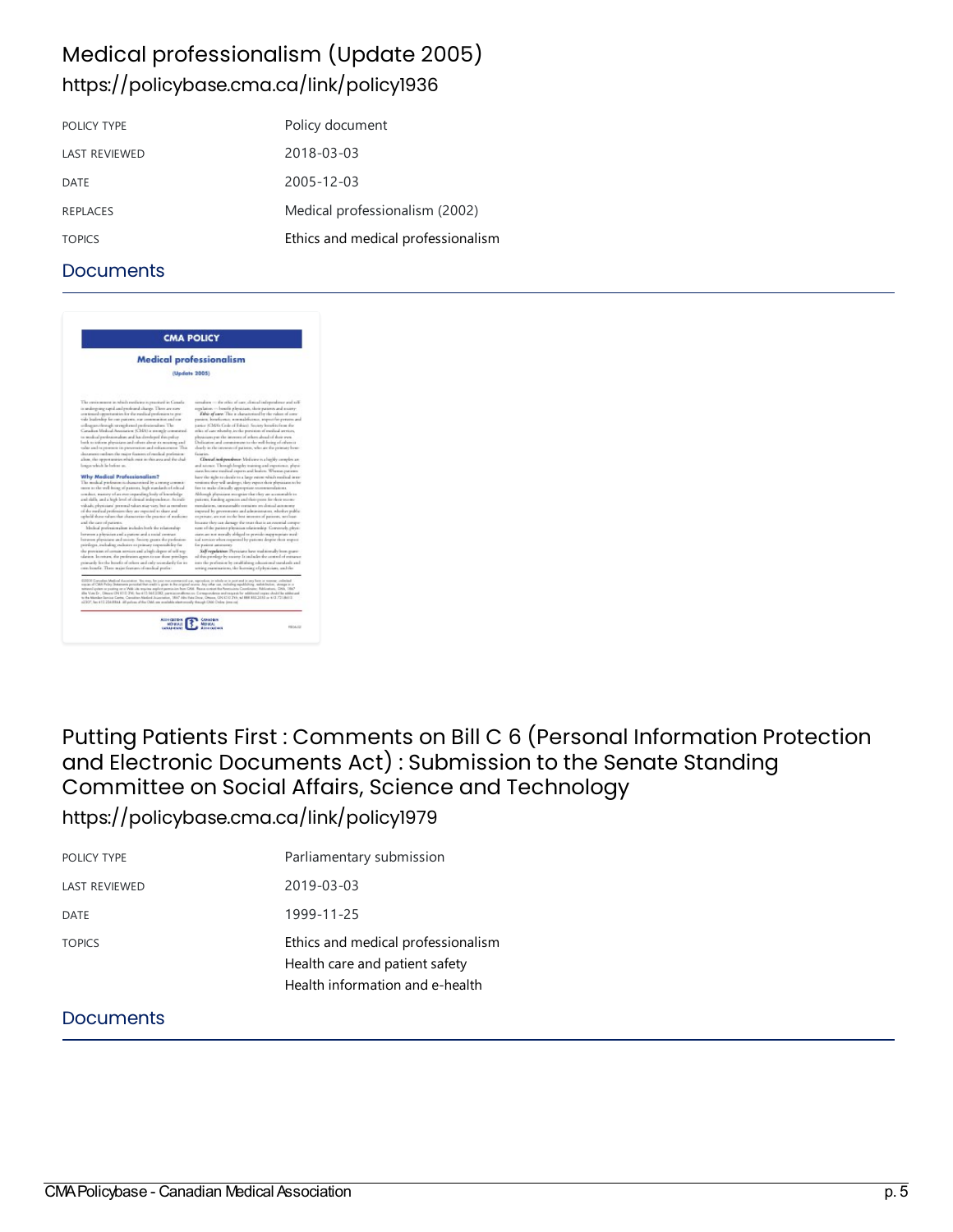| THE - RTECTION + 04                                                                             | <b>MÉMOIRE</b>                                                                                                                                                                                                                                                                                                                                                                                                                                                                                                                                                                                                                                                                                                                                                                                                                                       |  |
|-------------------------------------------------------------------------------------------------|------------------------------------------------------------------------------------------------------------------------------------------------------------------------------------------------------------------------------------------------------------------------------------------------------------------------------------------------------------------------------------------------------------------------------------------------------------------------------------------------------------------------------------------------------------------------------------------------------------------------------------------------------------------------------------------------------------------------------------------------------------------------------------------------------------------------------------------------------|--|
|                                                                                                 | "Putting Patients First"                                                                                                                                                                                                                                                                                                                                                                                                                                                                                                                                                                                                                                                                                                                                                                                                                             |  |
|                                                                                                 | <b>Comments on Bill C-6</b>                                                                                                                                                                                                                                                                                                                                                                                                                                                                                                                                                                                                                                                                                                                                                                                                                          |  |
|                                                                                                 | (Personal Information Protection and Electronic Documents Act)                                                                                                                                                                                                                                                                                                                                                                                                                                                                                                                                                                                                                                                                                                                                                                                       |  |
| <b>Submission to the Senate Standing Committee</b><br>on Social Affairs, Science and Technology |                                                                                                                                                                                                                                                                                                                                                                                                                                                                                                                                                                                                                                                                                                                                                                                                                                                      |  |
|                                                                                                 | Nov. 25 1999                                                                                                                                                                                                                                                                                                                                                                                                                                                                                                                                                                                                                                                                                                                                                                                                                                         |  |
|                                                                                                 | Ottawa, Outario                                                                                                                                                                                                                                                                                                                                                                                                                                                                                                                                                                                                                                                                                                                                                                                                                                      |  |
|                                                                                                 | For further information, contact<br>CMA's Public Affairs Dispensate: 1880 287-9703.                                                                                                                                                                                                                                                                                                                                                                                                                                                                                                                                                                                                                                                                                                                                                                  |  |
|                                                                                                 |                                                                                                                                                                                                                                                                                                                                                                                                                                                                                                                                                                                                                                                                                                                                                                                                                                                      |  |
| "Putting Patients First"                                                                        |                                                                                                                                                                                                                                                                                                                                                                                                                                                                                                                                                                                                                                                                                                                                                                                                                                                      |  |
|                                                                                                 |                                                                                                                                                                                                                                                                                                                                                                                                                                                                                                                                                                                                                                                                                                                                                                                                                                                      |  |
| Comments on Bill C-6<br>(Personal Information Protection and Electronic Decembers Act)          |                                                                                                                                                                                                                                                                                                                                                                                                                                                                                                                                                                                                                                                                                                                                                                                                                                                      |  |
|                                                                                                 | Submission to the Senate Standing Committee on Social Affairs, Science and<br>Technology                                                                                                                                                                                                                                                                                                                                                                                                                                                                                                                                                                                                                                                                                                                                                             |  |
| Nav. 25 1999                                                                                    |                                                                                                                                                                                                                                                                                                                                                                                                                                                                                                                                                                                                                                                                                                                                                                                                                                                      |  |
| <b>Executive Summary</b>                                                                        |                                                                                                                                                                                                                                                                                                                                                                                                                                                                                                                                                                                                                                                                                                                                                                                                                                                      |  |
| the confidentiality of medical records are adoquately protested.                                | CMA commends the foleral government for taking this important first step that begins the<br>debate on privacy and the pretection of personal information. The issues are complex and<br>the interests at stake significant. CMA welcomes the opportunity to provide comments on<br>Bill C-6 and hopes that its lapar will strengthen the Bill by assuring that patient privacy and                                                                                                                                                                                                                                                                                                                                                                                                                                                                   |  |
|                                                                                                 | CMA's chief concern with Bill C-6 is the inadequacy of its provisions to protect the right of<br>privacy of patients and the confidentiality of their bealth information. The right of privacy<br>encompasses both the right to keep information about sums lyst to standbox if we so choose<br>ad to exercise control ever what subsequently happens to information we confide in trast<br>for the perpose of receiving bealth case. In secont years, this right, and the ability of<br>physicians to guarantee meaningful confidentiality, have becoming increasingly threatened.                                                                                                                                                                                                                                                                  |  |
| and without public knowledge or scrutiny.                                                       | Computerization of boalth information facilitates only transfer, deplication, liabage and<br>controlization of boalth information. Captured in electronic form, patient information is<br>potentially more useful for the purpose of previding cars. However, thus captured, it also<br>becomes much more valuable and technically accessible to various fitted parks: $-$ private and public, geometrical and communical $-$ with the state of the state of the state of the state of the state of the state of the<br>health information, referred to by some commentators as 'data leaf', is growing, partly as a consequence of "information bangry" policy temperature in partly as a<br>consequence of "information bangry" policy temperature and<br>is used for another, often without consume or aven knowledge of the individual concerned |  |

 $\label{eq:R1} \begin{minipage}{0.9\linewidth} \textbf{RIC} & \textbf{P}{\textbf{recom}} \\ \textbf{RIC} & \textbf{P}{\textbf{recom}} \\ \textbf{D}{\textbf{recom}} & \textbf{A}{\textbf{e}_{1}} \\ \textbf{N}{\textbf{e}_{2}} & \textbf{R.} \\ \textbf{P}{\textbf{e}_{3}} & \textbf{R.} \\ \textbf{P}{\textbf{e}_{4}} & \textbf{R.} \\ \textbf{P}{\textbf{e}_{5}} & \textbf{R.} \\ \textbf{P}{\textbf{e}_{6}} & \textbf{R.} \\ \textbf{P}{\textbf{e$ 

n <u>c</u> ern

s : C o m m e nts o n

Bill C

5 4  $\epsilon$ P ers o n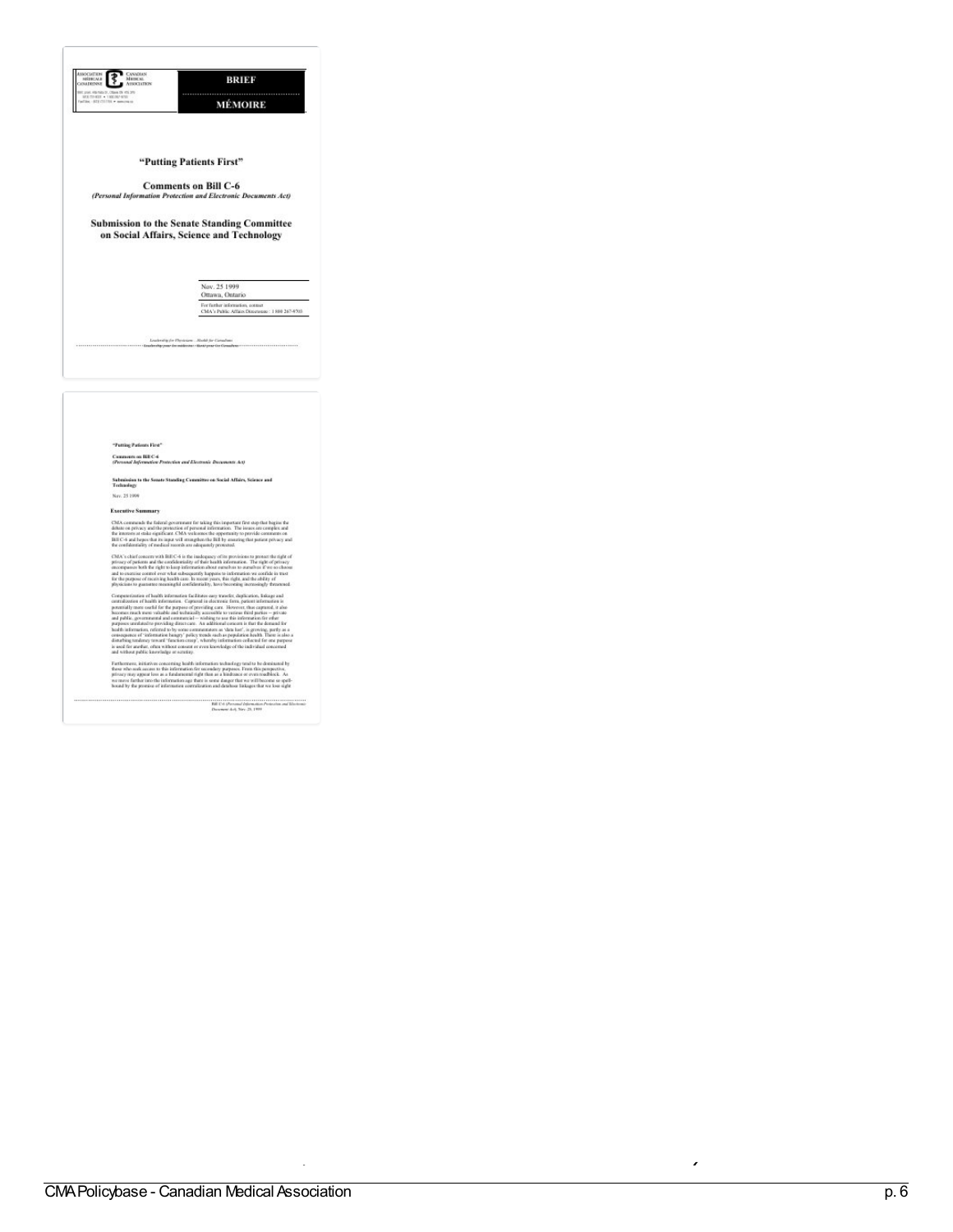### Listening to our Patient's Concerns : Comments on Bill C 54 (Personal Information Protection and Electronic Document Act) : Submission to the House of Commons Standing Committee on Industry <https://policybase.cma.ca/link/policy1980>

| POLICY TYPE   | Parliamentary submission                                                                                |
|---------------|---------------------------------------------------------------------------------------------------------|
| LAST REVIEWED | 2019-03-03                                                                                              |
| <b>DATE</b>   | 1999-03-18                                                                                              |
| <b>TOPICS</b> | Health care and patient safety<br>Health information and e-health<br>Ethics and medical professionalism |

| <b>OCMERIS</b><br>MITRE NER<br>CONMISSION<br>MEDICAL<br>ASSOCIATION<br>₹<br><b>HAGED</b>                       | BRIEF                                                                                                                                                                                                                                                                                                                                                                                                                                                                                                                                                                                                                                                                                                                                                                                                                                                                                                                                  |
|----------------------------------------------------------------------------------------------------------------|----------------------------------------------------------------------------------------------------------------------------------------------------------------------------------------------------------------------------------------------------------------------------------------------------------------------------------------------------------------------------------------------------------------------------------------------------------------------------------------------------------------------------------------------------------------------------------------------------------------------------------------------------------------------------------------------------------------------------------------------------------------------------------------------------------------------------------------------------------------------------------------------------------------------------------------|
| Si provi em Hencle Jóthan DV en 2016<br>Intel ren 900 - 4 1 minuter 9000<br>Artiko - Jesti cirkitén - samonnoù | <b>MÉMOIRE</b>                                                                                                                                                                                                                                                                                                                                                                                                                                                                                                                                                                                                                                                                                                                                                                                                                                                                                                                         |
|                                                                                                                |                                                                                                                                                                                                                                                                                                                                                                                                                                                                                                                                                                                                                                                                                                                                                                                                                                                                                                                                        |
|                                                                                                                | "Listening to our Patient's Concerns"                                                                                                                                                                                                                                                                                                                                                                                                                                                                                                                                                                                                                                                                                                                                                                                                                                                                                                  |
|                                                                                                                | <b>Comments on Bill C-54</b><br>(Personal Information Protection and Electronic Document Act)                                                                                                                                                                                                                                                                                                                                                                                                                                                                                                                                                                                                                                                                                                                                                                                                                                          |
|                                                                                                                | <b>Submission to the House of Commons</b><br><b>Standing Committee on Industry</b>                                                                                                                                                                                                                                                                                                                                                                                                                                                                                                                                                                                                                                                                                                                                                                                                                                                     |
|                                                                                                                | March 18, 1999                                                                                                                                                                                                                                                                                                                                                                                                                                                                                                                                                                                                                                                                                                                                                                                                                                                                                                                         |
|                                                                                                                | Ottawa, Ontario<br>For further information, contact                                                                                                                                                                                                                                                                                                                                                                                                                                                                                                                                                                                                                                                                                                                                                                                                                                                                                    |
|                                                                                                                | CMA's Public Affairs Discounts: 1 800 267-9703                                                                                                                                                                                                                                                                                                                                                                                                                                                                                                                                                                                                                                                                                                                                                                                                                                                                                         |
|                                                                                                                |                                                                                                                                                                                                                                                                                                                                                                                                                                                                                                                                                                                                                                                                                                                                                                                                                                                                                                                                        |
| "Listening to our Patient's Concorns"                                                                          |                                                                                                                                                                                                                                                                                                                                                                                                                                                                                                                                                                                                                                                                                                                                                                                                                                                                                                                                        |
| Commercion Bill C 54<br>(Personal Information Pretection and Electronic Destaturar Act)                        |                                                                                                                                                                                                                                                                                                                                                                                                                                                                                                                                                                                                                                                                                                                                                                                                                                                                                                                                        |
| March 18, 1999                                                                                                 | Submission to the House of Commons Standing Committee on Industry                                                                                                                                                                                                                                                                                                                                                                                                                                                                                                                                                                                                                                                                                                                                                                                                                                                                      |
| Executive Summary                                                                                              | Over the last year, CMA has become increasingly, conserved that debate on the issues<br>concerning bealth information have been framed in terms of access to information with<br>an attendant crossion of privacy and confidentialit<br>tings of expansion in our especity to collect, store, morge, transfer and access<br>information, coupled with meads both in the health care sector and generally related to the use of information. To address those concerns and to means that privacy and<br>confidentiality in the medical context are valued, premeted and preserved, CMA<br>developed and adopted a Health Information Privacy Code. This Code should form the<br>basis of all legislation governing the collection, use and disclosure of health information.                                                                                                                                                            |
| distinct rules.                                                                                                | Health information is special by its noture. Releves lating to health information o<br>suanti concentante es special eya incomercial constructions of privacy and<br>developed in recognition of its operal numerials from region considerations. But<br>confidentially of the patient record mastrake precedence over othe<br>of bashb care to be very different from that of contractic and consequently requiring                                                                                                                                                                                                                                                                                                                                                                                                                                                                                                                   |
| right to consumt to such use.                                                                                  | calth information use must, in all but exceptional and justifiable circumstances, ocean<br>only under the strict countel of the patient. The patient must be able to counties control through reduntary, informed consent. Bill C-54 permits the collection, use and disclosure<br>of information without knowledge or consent on grounds such as expediency.<br>practicality, judslic good, resumely, official investigation, bioteck importance and artistic spaces. The ovident lack of protection seconded health interaction such a grounds of an action of the absence of the absence of<br>micut-physician relationship and has the potential to eredo the trast patients have in their<br>physicians - a trust that is concertal to parlorse ' will ingeness to provide the complete<br>information membel to provide them with care. Memorem, distinctions must be made<br>between a parliam's right to know what can or must |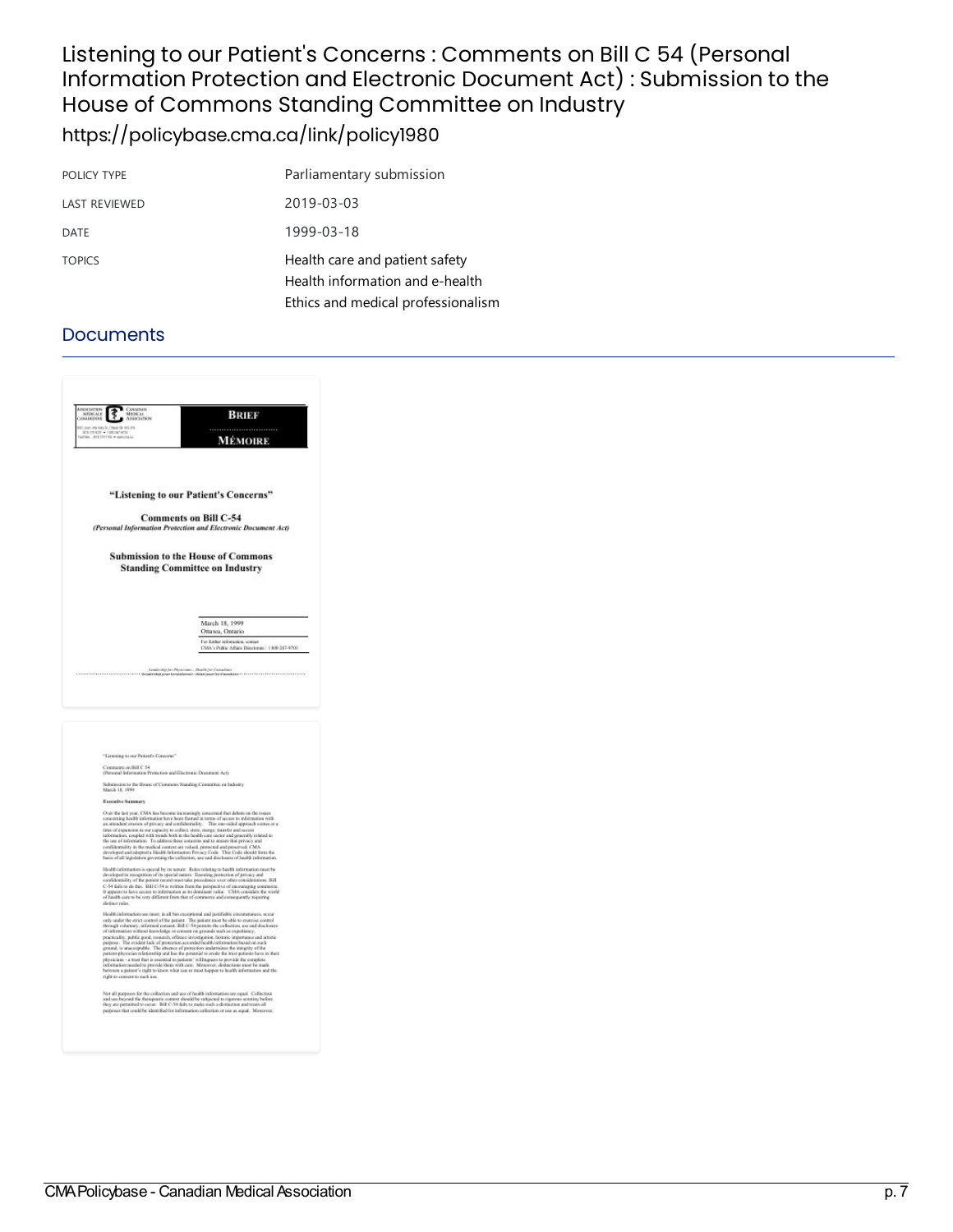# Caring in a Crisis: The Ethical Obligations of Physicians and Society During a Pandemic

### <https://policybase.cma.ca/link/policy9109>

| POLICY TYPE          | Policy document                                                                       |
|----------------------|---------------------------------------------------------------------------------------|
| <b>LAST REVIEWED</b> | 2019-03-03                                                                            |
| DATE                 | 2008-02-23                                                                            |
| <b>TOPICS</b>        | Ethics and medical professionalism<br>Population health, health equity, public health |

| <b>ABOGKBOO</b><br>essa<br><b>MENGEE</b><br>MISCAL<br>COULEROL<br>MINICARTER                                                                                                                                                                                                                                                                                                                                                                                                                                                                                                                                                                                | <b>CMA POLICY</b>                                                                                                                                                                                       |
|-------------------------------------------------------------------------------------------------------------------------------------------------------------------------------------------------------------------------------------------------------------------------------------------------------------------------------------------------------------------------------------------------------------------------------------------------------------------------------------------------------------------------------------------------------------------------------------------------------------------------------------------------------------|---------------------------------------------------------------------------------------------------------------------------------------------------------------------------------------------------------|
|                                                                                                                                                                                                                                                                                                                                                                                                                                                                                                                                                                                                                                                             | <b>CARING IN A CRISIS: THE ETHICAL</b><br><b>OBLIGATIONS OF PHYSICIANS AND SOCIETY</b><br><b>DURING A PANDEMIC</b>                                                                                      |
| Inhorest in all bealth cars prefereional Cades of<br>Ethics is the duty to provide care to patients and<br>to relieve suffering whoserup peoplike. However,<br>this clots does not exist in a vacuum, and depends.                                                                                                                                                                                                                                                                                                                                                                                                                                          | interested bodies and stakeholders. Although<br>water of the rejaciples and concepts could readily<br>be applied to other bealth cars workers, the front-<br>of this paper will be on physicians.       |
| an the pravision of goods and services referred to<br>as reciprocal abligations, which must be paterided<br>by governments, health case institutions and other<br>relevant backet and agencies. The obligations of                                                                                                                                                                                                                                                                                                                                                                                                                                          | Policies regarding physicians in training,<br>including medical students and teridents, should<br>he clasified in advance by the relevant bodies                                                        |
| government and society to physicians can be seen.<br>as comparable to the obligations of physicians to<br>their patients.                                                                                                                                                                                                                                                                                                                                                                                                                                                                                                                                   | In someling in the shipleys visit a devices<br>bo real feliocecon will site fact ident research<br>trainees to pievide cure daring a poscherac and the<br>potential affect of each an outbreak on their |
| The record experience of Canadian physicians<br>during the SARS emidency in Torrente has<br>briefstead the sensityings of the modeal                                                                                                                                                                                                                                                                                                                                                                                                                                                                                                                        | education and training.<br>A. Physician ebligations during a pandomic                                                                                                                                   |
| profession to several issues that areas during the                                                                                                                                                                                                                                                                                                                                                                                                                                                                                                                                                                                                          |                                                                                                                                                                                                         |
| reurse of doding with that illness. Many of the<br>lessons learned tand the unanowaved questions.                                                                                                                                                                                                                                                                                                                                                                                                                                                                                                                                                           | The preferriated abligations of physicians are<br>Las, railed out in the CMA Cask of Ethics and                                                                                                         |
| that arous) also apply to the looming threat of an-                                                                                                                                                                                                                                                                                                                                                                                                                                                                                                                                                                                                         | off ton out and publications and no more value                                                                                                                                                          |
| avian flat for ether) panderate. Canadian                                                                                                                                                                                                                                                                                                                                                                                                                                                                                                                                                                                                                   | main facus of this paper. However, they will be                                                                                                                                                         |
| physicians racy be in a relatively smigue position.<br>to consider these issues given their experience and                                                                                                                                                                                                                                                                                                                                                                                                                                                                                                                                                  | resigned and discussed as follows.                                                                                                                                                                      |
| inida.                                                                                                                                                                                                                                                                                                                                                                                                                                                                                                                                                                                                                                                      | Several important principles of medical ethics will                                                                                                                                                     |
|                                                                                                                                                                                                                                                                                                                                                                                                                                                                                                                                                                                                                                                             | be at particular relevance in considering this                                                                                                                                                          |
| The intent of this policy is to highlight the othical                                                                                                                                                                                                                                                                                                                                                                                                                                                                                                                                                                                                       | iesta. Physicians have an eldigation to be                                                                                                                                                              |
| initiated of presented company to relacticing Chandisas.<br>phenicians which must be considered during a                                                                                                                                                                                                                                                                                                                                                                                                                                                                                                                                                    | beneficial to their nations, and to consider what is<br>in the national vibest interest. According to the first-                                                                                        |
| nandomic. In order to address these issues before-                                                                                                                                                                                                                                                                                                                                                                                                                                                                                                                                                                                                          | patagraph of the CMA Code of Ethics (2004).                                                                                                                                                             |
| they arise, the CMA passents this paper for                                                                                                                                                                                                                                                                                                                                                                                                                                                                                                                                                                                                                 | "Consider first the well-being of the potion".                                                                                                                                                          |
| consideration by individual physicians, physician                                                                                                                                                                                                                                                                                                                                                                                                                                                                                                                                                                                                           |                                                                                                                                                                                                         |
| regardizations, governments, policy makers and                                                                                                                                                                                                                                                                                                                                                                                                                                                                                                                                                                                                              |                                                                                                                                                                                                         |
| C 2001 Cotadius Madical Accordation. Two tags, for your non-connected successful are at their or in particular only form or insuran-<br>entimized aspire of Chick Policy Nationwide provided that strate is given as the original exists a . Any ethnical animalize strakeding syndricializes<br>solutionists to up to enter a control center of product on participate the security of the control of the Process control the Premium of<br>Combany Publications ("MA, 1967-Mos Visually, Opposition CALIFY-CALIFY-1947-2012-approximations.com<br>1487 A.M. Vian Drive, Onersa (84) \$2.61 PVs, winner \$11,2410 at \$21.700 AASH (2007) Go \$12 216 AMA. | Currentment out expans for subtrimet explor stoold by adenticated the Hamber Service Creme. Canadian Medical Association.                                                                               |
| All mining of the CMA are confuder changes ally through CMA (indicate experiences).                                                                                                                                                                                                                                                                                                                                                                                                                                                                                                                                                                         |                                                                                                                                                                                                         |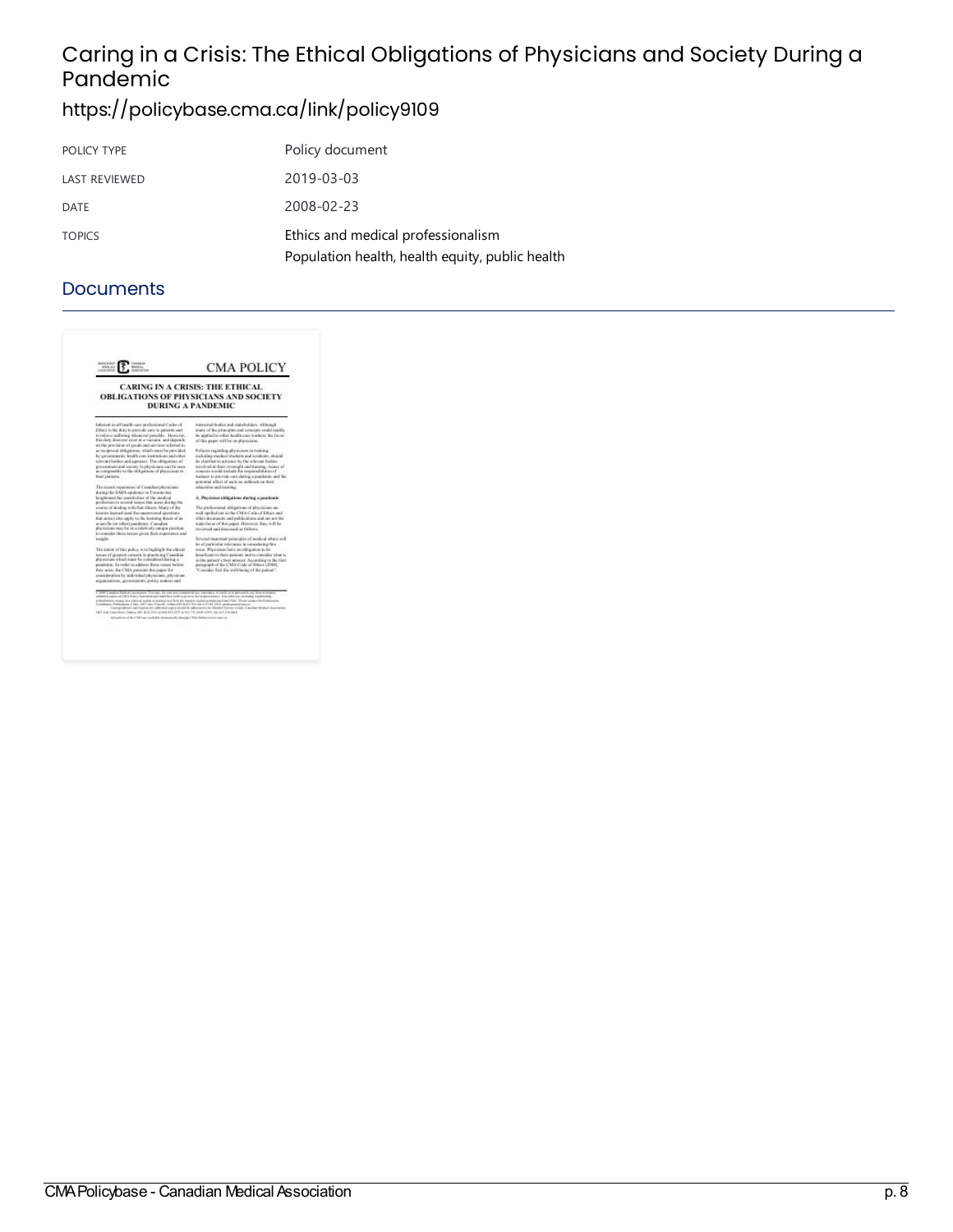# The evolving professional relationship between Canadian physicians and our health care system: Where do we stand?

# <https://policybase.cma.ca/link/policy10389>

| Policy document                    |
|------------------------------------|
| 2019-03-03                         |
| 2012-05-26                         |
| Ethics and medical professionalism |
|                                    |

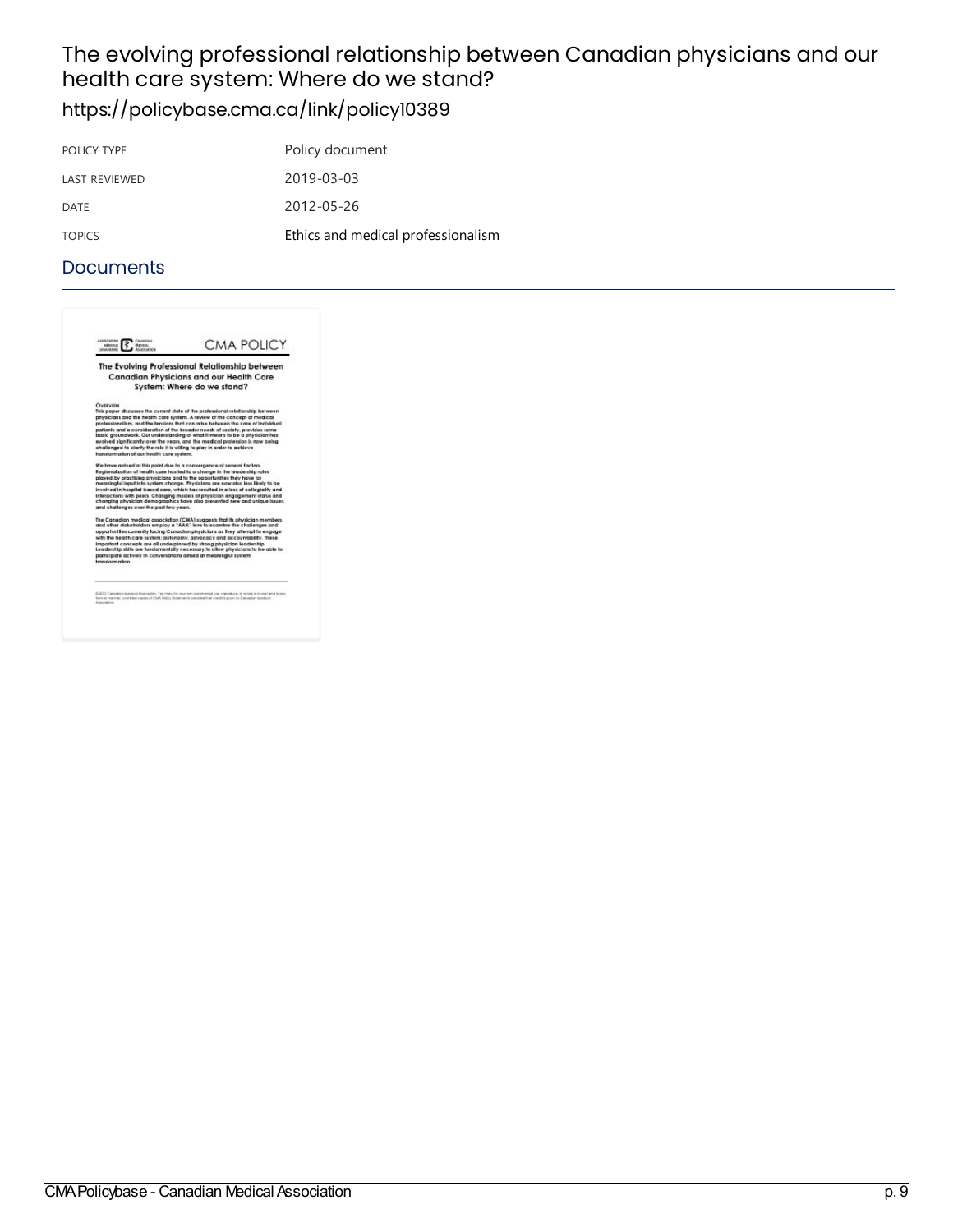# Corporate privacy policy respecting the collection, use and disclosure of personal information(Update2012)

# <https://policybase.cma.ca/link/policy10633>

| POLICY TYPE          | Policy document                                                                                                 |
|----------------------|-----------------------------------------------------------------------------------------------------------------|
| <b>LAST REVIEWED</b> | 2017-03-04                                                                                                      |
| <b>DATE</b>          | 2012-10-20                                                                                                      |
| REPLACES             | Corporate Privacy Policy Respecting the Collection, Use and Disclosure of Personal Information<br>(Update 2007) |
| <b>TOPICS</b>        | Ethics and medical professionalism                                                                              |

| Why a Curporate Privacy Policy?                                                                        | domain by accessing publications like telephone or<br>preferenced directories. The focus of this policy is |
|--------------------------------------------------------------------------------------------------------|------------------------------------------------------------------------------------------------------------|
| The CMA has abuses valued your paintery and                                                            | figure last figure and detailling no dependent fagoresa.                                                   |
| actual to ensure that it is protected. The CMA has<br>anaeted this Comunity Privacy Policy to put into | by the CMA that is NOT in the public durants.                                                              |
| without its current practices and to confirm to                                                        | What types of personal information does the                                                                |
| logicial re-requirements socialize organizations to                                                    | CMA collect and war?                                                                                       |
| lary written wivery reduing. We have looked to                                                         |                                                                                                            |
| the 18 principles of the Consulies Standards<br>Association's (CSA) Medal Code, which has been         | Primarily, the CMA collects and uses percent<br>information about its members. CMA also has                |
| incorporated into finitesal primacy largisdation, ta-                                                  | economic information about individuals who                                                                 |
| formulate this policy.                                                                                 | piatchase CMA products and services, attend CMA                                                            |
|                                                                                                        | sponsored creers and saminars and submit                                                                   |
| This Prinace Policy goglies to all personal                                                            | manuscripts to CMA publications. The CMA                                                                   |
| information, studeding CMA outsioned                                                                   | assigns a personal identifier called a "CMA ID" ta-                                                        |
| information and information in the public domain.                                                      | rack member or equiliarer of a CMA revoluti or                                                             |
| fuel has been and will be callected, excel and                                                         | service so that you can use this matther when                                                              |
| disployed by the CMA. The CMA has a superint-<br>but consistent online privacy policy for the causas   | contacting the CMA, endering CMA medicate and<br>publications or registering first he emission Web site.   |
| Wich side Form'n cline pair.                                                                           |                                                                                                            |
|                                                                                                        | The CMA culture presental information directly                                                             |
| What do we mean by "personal information"?                                                             | from individuals or meet over from me of its<br>previncial or territorial medical associations             |
| Threathest this rolling, no discuss "personal                                                          | <b>CFTMAC</b> for subsidiaries, the CMA genus of                                                           |
| information," and it is innocted from the super to-                                                    | subsidiary companies, including our primary                                                                |
| set out what we mean by this toys. "Personal<br>information" is information that reveals a             | financial services contrasts. MD Physician<br>Sarvices Enc.                                                |
| distinctive trait about vesseed and helps others.                                                      |                                                                                                            |
| ichenity yes, Some personal information such as                                                        |                                                                                                            |
| your business additest may be fix ad in the public                                                     |                                                                                                            |
|                                                                                                        |                                                                                                            |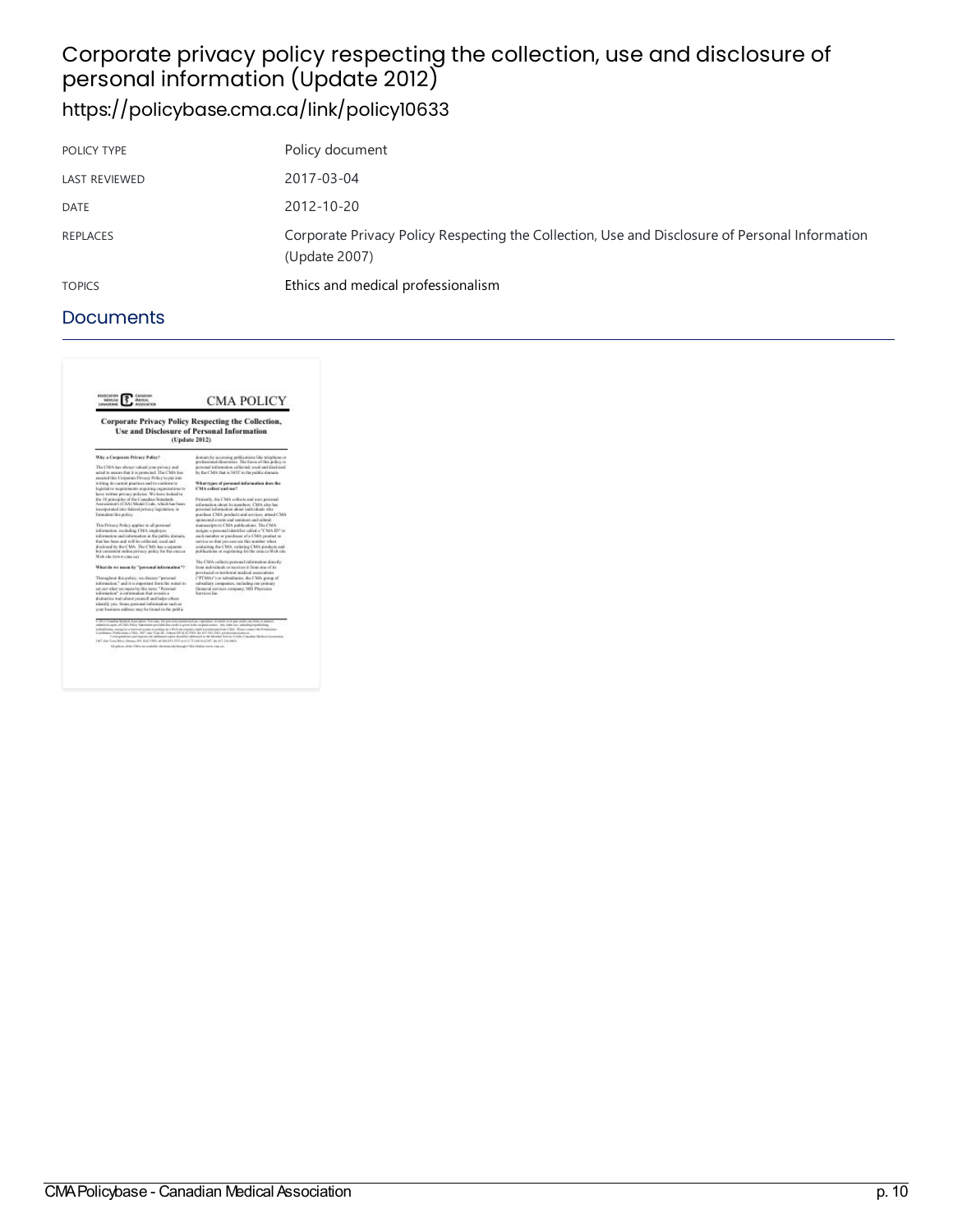### Amendments to PIPEDA, Bill S-4 <https://policybase.cma.ca/link/policy11194>

| POLICY TYPE   | Parliamentary submission           |
|---------------|------------------------------------|
| DATE          | 2014-06-09                         |
| <b>TOPICS</b> | Health information and e-health    |
|               | Ethics and medical professionalism |

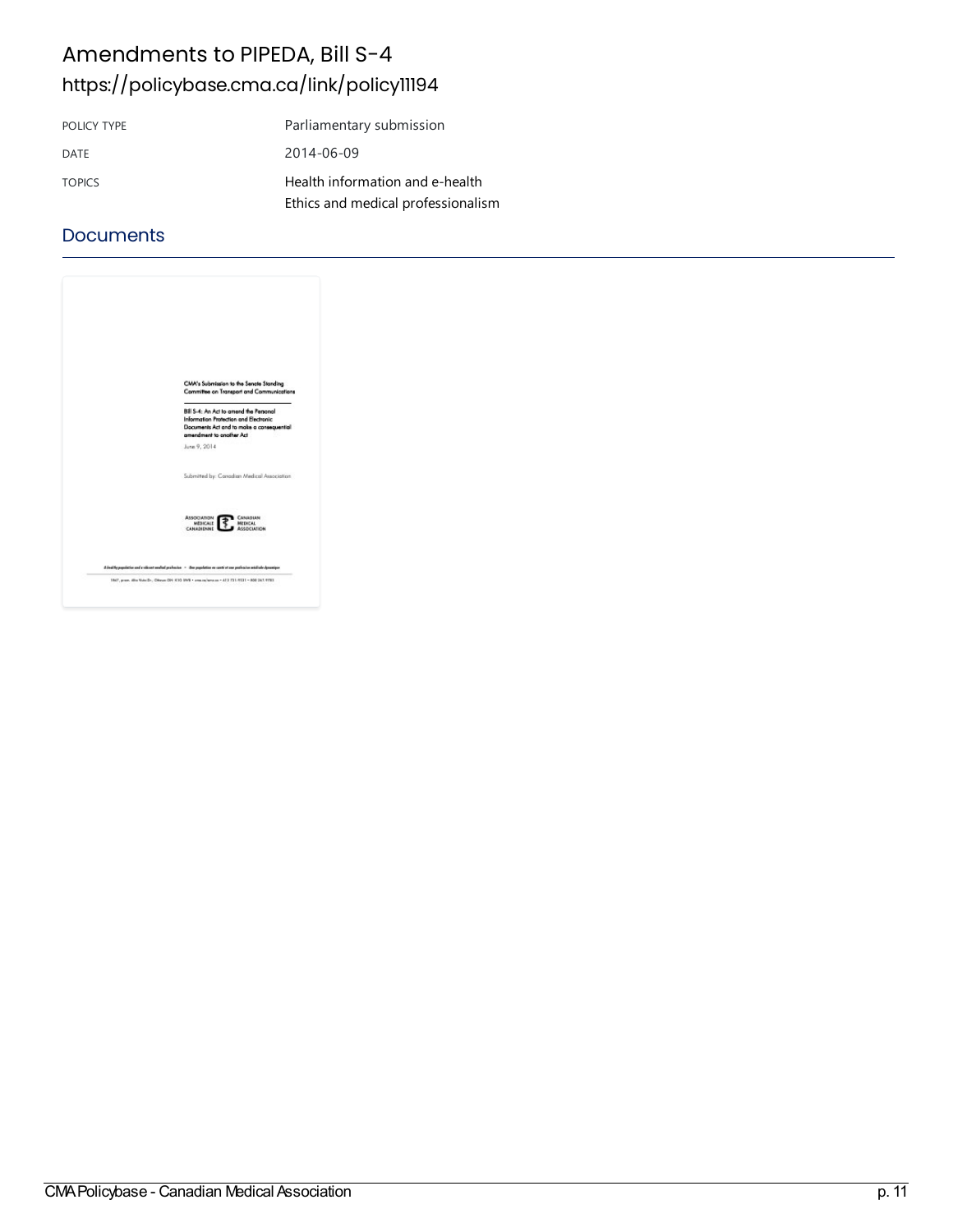### CMA's formal submission to the Federal External Panel on assisted dying <https://policybase.cma.ca/link/policy11750>

| POLICY TYPE          | Parliamentary submission           |
|----------------------|------------------------------------|
| <b>LAST REVIEWED</b> | 2019-03-03                         |
| DATE                 | 2015-10-19                         |
| <b>TOPICS</b>        | Ethics and medical professionalism |

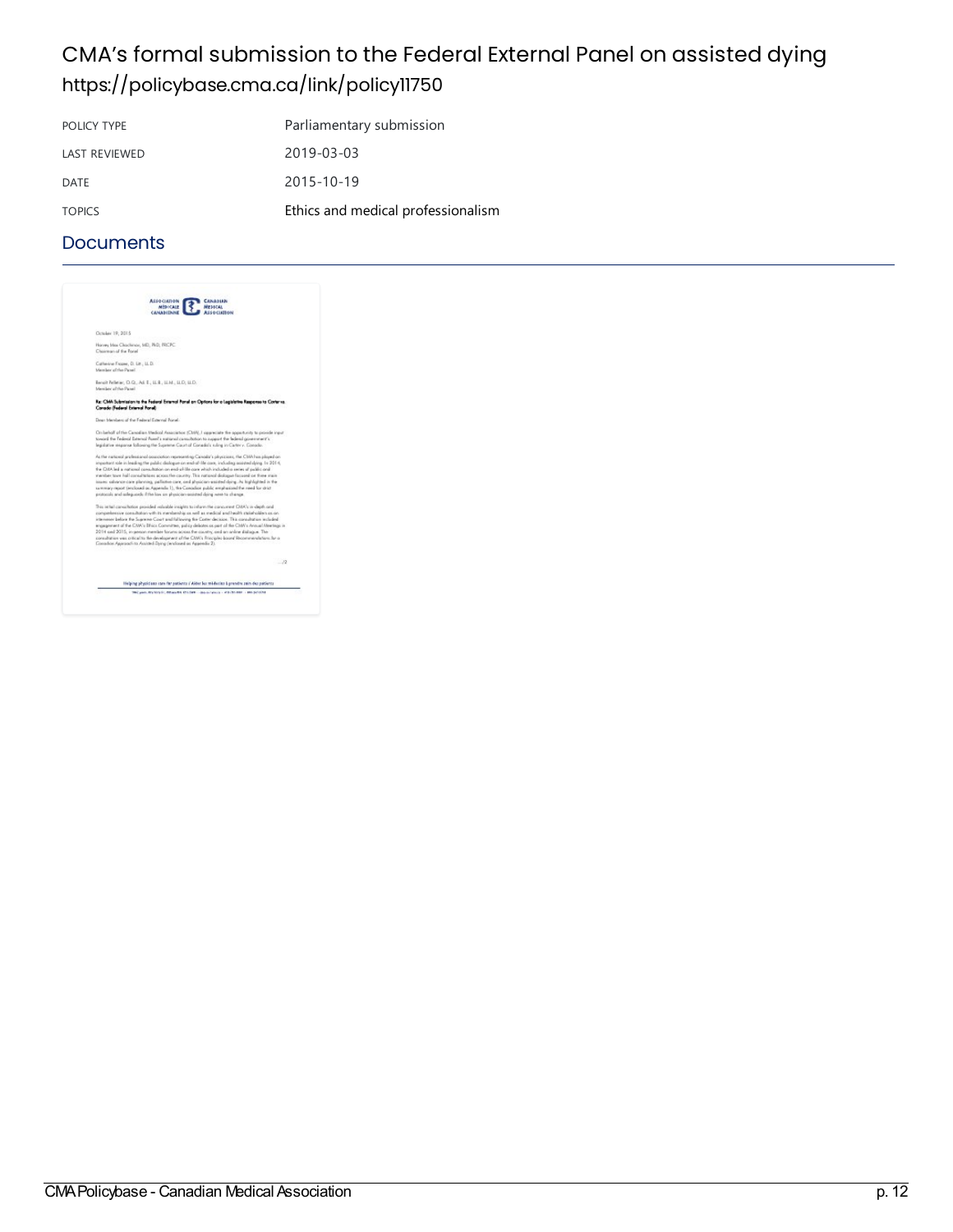# Palliative care

# <https://policybase.cma.ca/link/policy11809>

| POLICY TYPE          | Policy document                    |
|----------------------|------------------------------------|
| <b>LAST REVIEWED</b> | 2020-02-29                         |
| DATE                 | 2015-10-03                         |
| <b>TOPICS</b>        | Ethics and medical professionalism |
|                      |                                    |

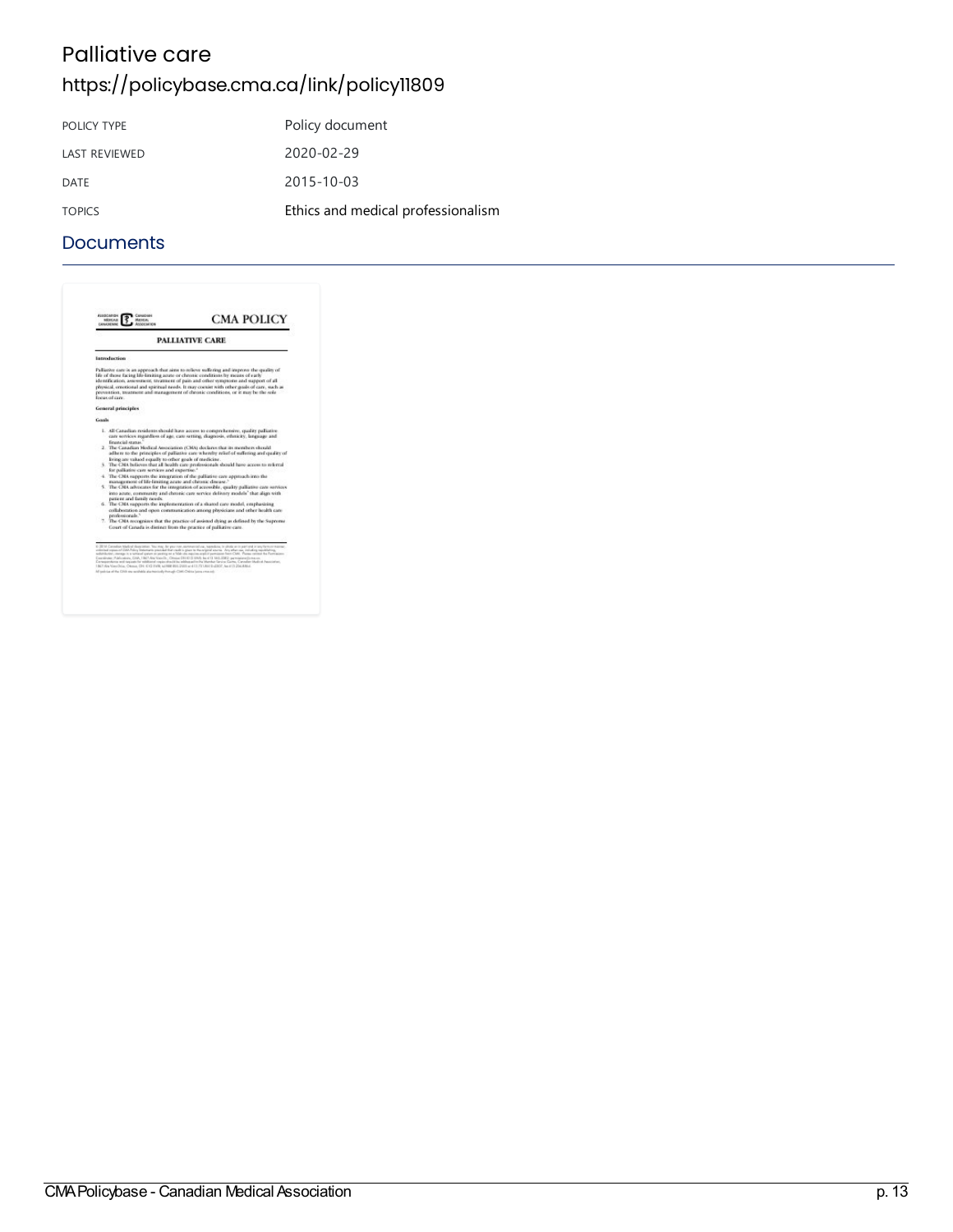# Statement to the Canadian panel on violence against women Ottawa -September, 1992

# <https://policybase.cma.ca/link/policy11956>

| POLICY TYPE          | Parliamentary submission                                             |
|----------------------|----------------------------------------------------------------------|
| <b>LAST REVIEWED</b> | 2019-03-03                                                           |
| DATE                 | 1992-09-15                                                           |
| <b>TOPICS</b>        | Health care and patient safety<br>Ethics and medical professionalism |
|                      |                                                                      |

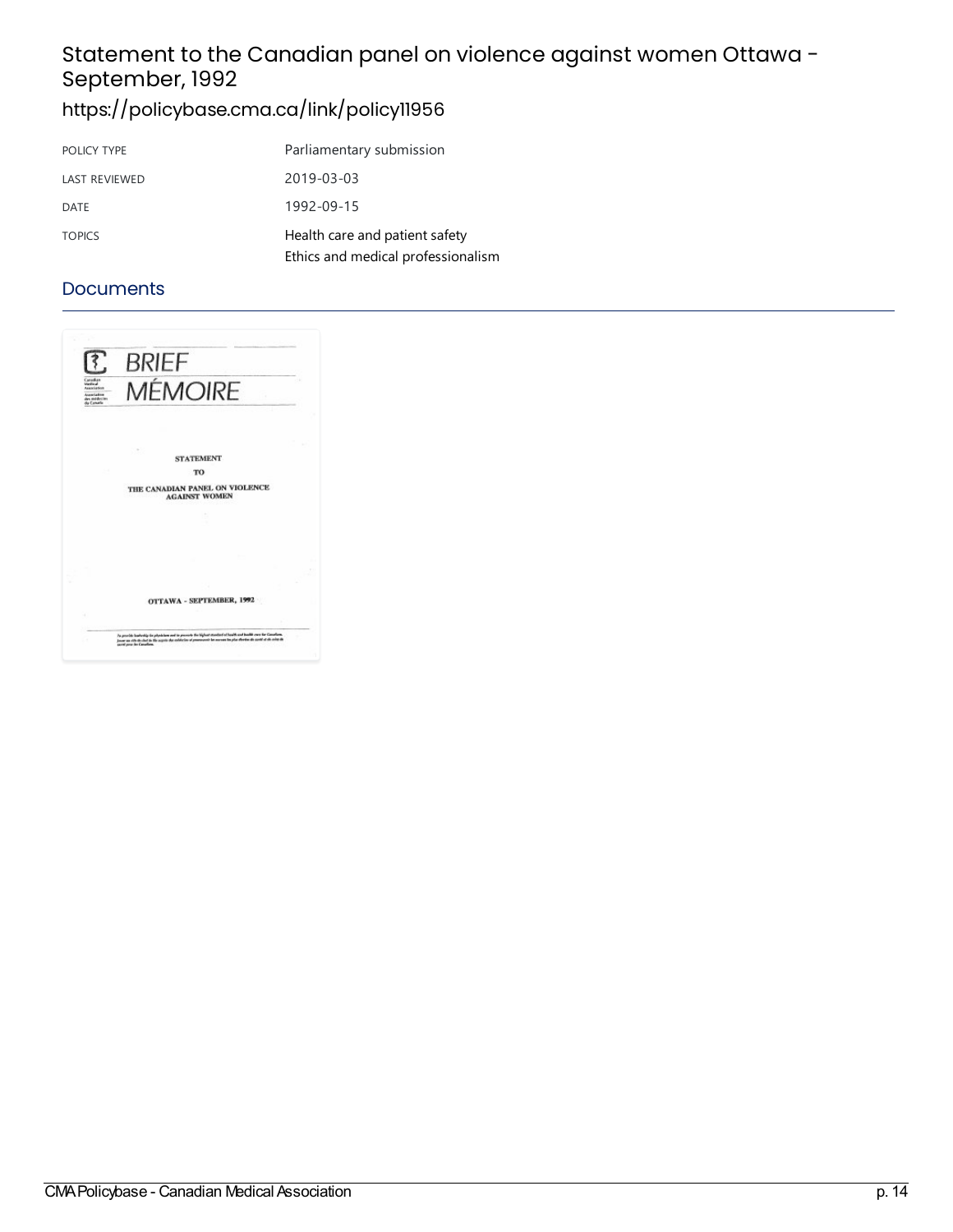### Supporting the enactment of Bill C-14, Medical Assistance in Dying <https://policybase.cma.ca/link/policy13693>

| Ethics and medical professionalism |
|------------------------------------|
|                                    |

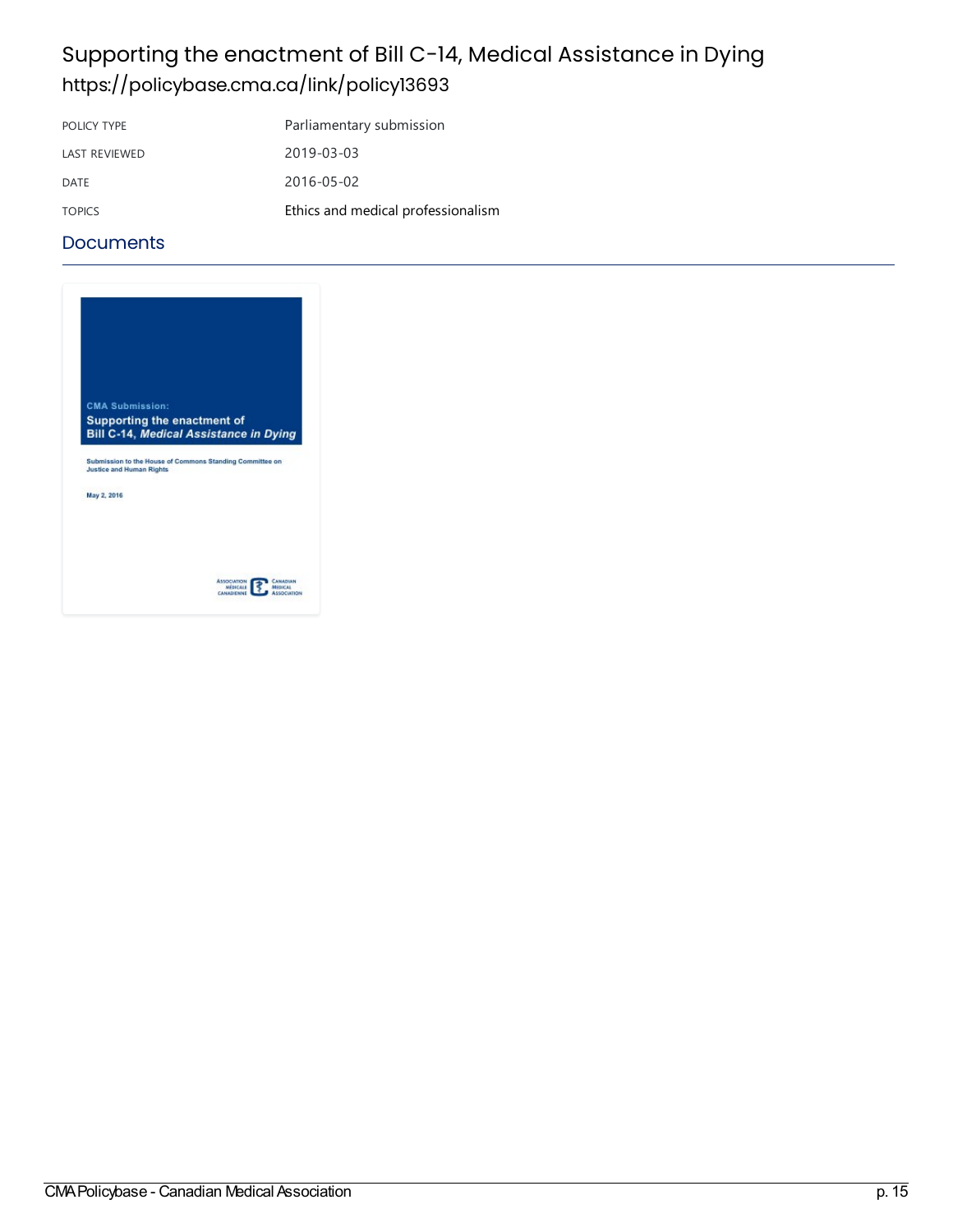### Advance care planning <https://policybase.cma.ca/link/policy13694>

| POLICY TYPE     | Policy document                                 |
|-----------------|-------------------------------------------------|
| DATE            | 2017-05-27                                      |
| <b>REPLACES</b> | Advance care planning (2015)                    |
| <b>TOPICS</b>   | Ethics and medical professionalism              |
|                 | Population health, health equity, public health |

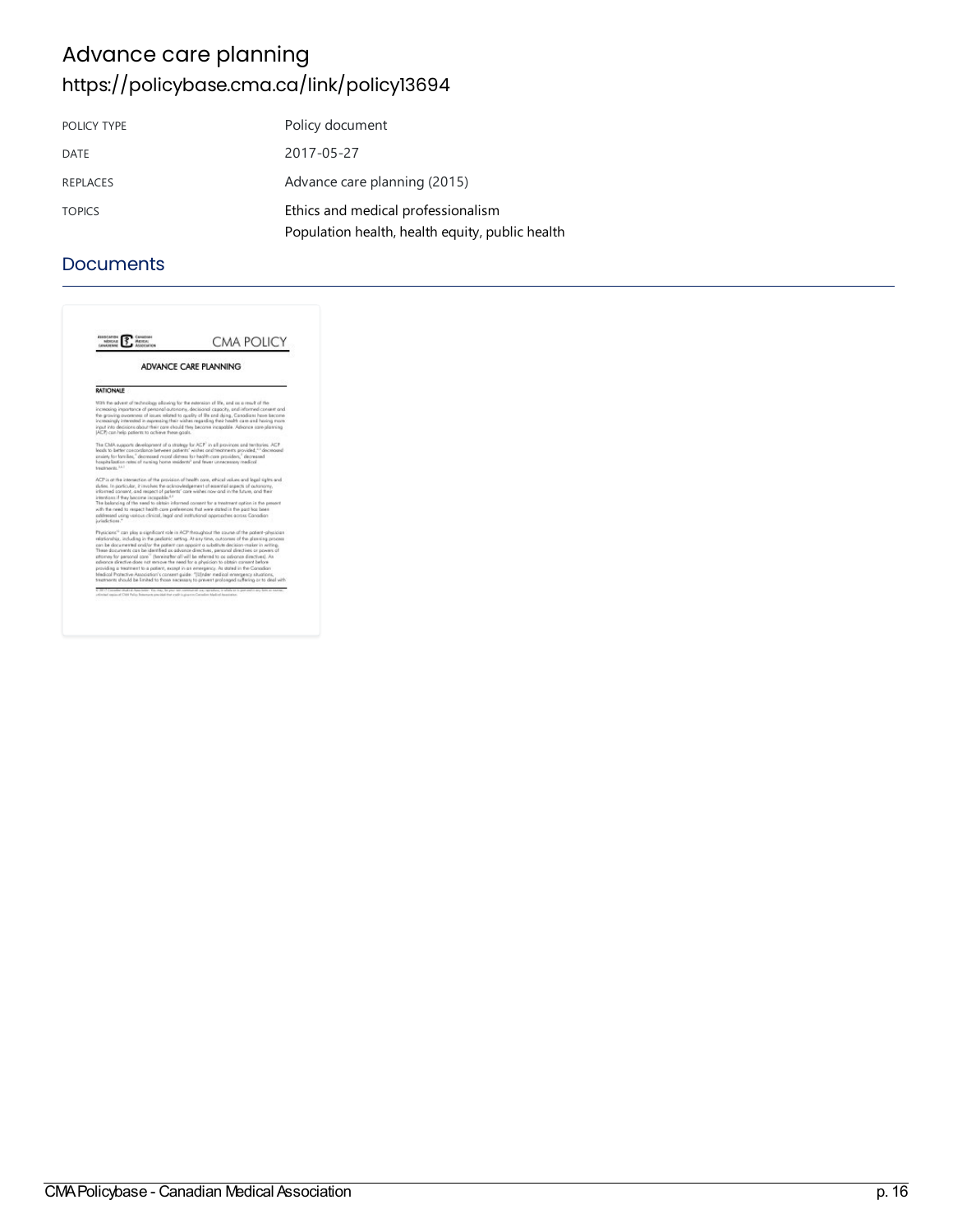### Direct-to-consumer genetic testing <https://policybase.cma.ca/link/policy13696>

POLICY TYPE POLICY TYPE

DATE 2017-05-27

TOPICS Ethics and medical [professionalism](https://policybase.cma.ca/list?q=topic%253A%2522Ethics%20and%20medical%20professionalism%2522&p=1&ps=&sort=title_sort%20asc)

|      | DIRECT-TO-CONSUMER GENETIC TESTING                                                                                                                                                                                                                                                                                                                                                                                                                                                                                                                                                                                                                                                                                                                                                                                                                                                                                                                                                                                                                                                                                     |  |  |
|------|------------------------------------------------------------------------------------------------------------------------------------------------------------------------------------------------------------------------------------------------------------------------------------------------------------------------------------------------------------------------------------------------------------------------------------------------------------------------------------------------------------------------------------------------------------------------------------------------------------------------------------------------------------------------------------------------------------------------------------------------------------------------------------------------------------------------------------------------------------------------------------------------------------------------------------------------------------------------------------------------------------------------------------------------------------------------------------------------------------------------|--|--|
|      | See also Background to CMA Policy on Direct-to-Consumer Genetic Testing                                                                                                                                                                                                                                                                                                                                                                                                                                                                                                                                                                                                                                                                                                                                                                                                                                                                                                                                                                                                                                                |  |  |
|      | <b>RATIONALE</b>                                                                                                                                                                                                                                                                                                                                                                                                                                                                                                                                                                                                                                                                                                                                                                                                                                                                                                                                                                                                                                                                                                       |  |  |
|      | .<br>While genetic testing is typically provided in a clinical setting through the referral of a health case.<br>professional (HCP) or a regulated research project, a number of private companies now offer<br>penetic testing ser<br>ces directly to consumers over the Internet. Direct-to-consumer (DTC) genetic<br>testing is distinguished from clinical genetic testing andered by a HCP in several ways                                                                                                                                                                                                                                                                                                                                                                                                                                                                                                                                                                                                                                                                                                        |  |  |
|      | agulated in Conada. The clinical validity and reliability of frees-<br>1. DTC genetic tests are a<br>bette varies widely, but DTC genetic testing companies make them available to consumers<br>without distinguishing between those that may be useful to the management of one's healty<br>those that have some limited bealth value, and those that are meant purely for recreational                                                                                                                                                                                                                                                                                                                                                                                                                                                                                                                                                                                                                                                                                                                               |  |  |
|      | Many of the tests adv-<br>ed and sold via the Internet have not undergo.<br>sa clinical escà<br>Marketing moterials for these tests often imply that they have health value, but the terms of<br>recreational purposes and many vendors do not guarantee the validity or reliability of their                                                                                                                                                                                                                                                                                                                                                                                                                                                                                                                                                                                                                                                                                                                                                                                                                          |  |  |
| 4.   | was be                                                                                                                                                                                                                                                                                                                                                                                                                                                                                                                                                                                                                                                                                                                                                                                                                                                                                                                                                                                                                                                                                                                 |  |  |
|      | Resale of personal health information and/or DNA samples is often an important part of the<br>business model of companies that offer DTC generic testing, solving concerns about parlier!<br>privacy and insufficient or undear diadosum of privacy rests.<br>5. Unlike genetic treats osdered and administered by HTCPs, private tests are ordered<br>6. Unlike genetic tests on a more after has not consulted with a HCP ox p<br>clinical assessment, and the testing may not be clinically instituted. So we companies only<br>agree to do testing if it has been ordered by a physician, but they will provide a phone<br>conversation with one of their physicians (not boxed in Consola) if a consumer does not have access to a physician. When the testing is ordered by a physician, it will sometime                                                                                                                                                                                                                                                                                                        |  |  |
|      | be a idered by the potient's personal physician. In ouch cases, this does not truly represent<br>DTC genetic testing.                                                                                                                                                                                                                                                                                                                                                                                                                                                                                                                                                                                                                                                                                                                                                                                                                                                                                                                                                                                                  |  |  |
|      |                                                                                                                                                                                                                                                                                                                                                                                                                                                                                                                                                                                                                                                                                                                                                                                                                                                                                                                                                                                                                                                                                                                        |  |  |
|      |                                                                                                                                                                                                                                                                                                                                                                                                                                                                                                                                                                                                                                                                                                                                                                                                                                                                                                                                                                                                                                                                                                                        |  |  |
|      | <b>BACKGROUND TO</b><br>AUGUSTON COMONA<br><b>CMA POLICY</b><br>DIRECT-TO-CONSUMER GENETIC TESTING<br>See also CMA Policy RD17-05 Direct-to-Consumer Genetic Testing<br>Some direct to consumer (DTC) genetic tests, such as "compatibility testing" for celline dating,<br>cre punity recreational. Other tests, however, are marketed both as being for recreational use<br>concerns this ancord company of tests. The characteristics of these tests differ widely, and some of<br>the companies that offer them clearly state that they do not guarantee the validity and reliability<br>of their tests. As of Jonusey 2016, 246 companies offered some form of DNA test astice." Many<br>DTC genetic tests have started to penetrate the Canadian market, especially after the U.S. Food<br>and Drug Administration issued a warning letter instructing some componies in the U.S. to cease<br>providing unmights hadth information that could potentially lead companies to make<br>misinformed decisions about their health, which coused some of these companies to seek out<br>abanative markets <sup>2</sup> |  |  |
|      | The increasing availability of DTC genetic tects in Canada presents several challenges, as the<br>the inclusions were mainly in the primary state currently on the market is very low. Monsover,<br>predictive value of most of the IPC, genetic tests currently on the mediat is very low. Monsover,<br>there is no standard model fo<br>ingulatory guidance and protection is needed to ensure that individuals who choose to submit<br>somples to DFC genetic testing companies are not subersely affected by information that is not<br>suarly predictive arreves accurate.                                                                                                                                                                                                                                                                                                                                                                                                                                                                                                                                        |  |  |
| prov | .<br>Sarinologies, "Researcher pedictribation isotable is overwhelmingly interested in genetic testing.<br>testing as testing technologies continue to become more difficulted using the same of the genetic.<br>testing as testing tec<br>issues tend to close medical specialise, it often folls on primary case physicians to understand the<br>sale of genetics in clinical care. "In fact, genetic testing companies often alies:t patients to slicuse<br>their results with their primary com physician. <sup>5</sup> Patients not only seek out their primary com<br>providers to discuss their genetic test results and obtain appropriate follow-up but also expect<br>them to be able to prevent guestions about personal genome test results." Despite these<br>expectations, health professionals' avereness and knowledge of DTC genetic tests remains low                                                                                                                                                                                                                                                |  |  |
|      | gh DTC gen<br>ric test are marketed under similar n<br>great, the genetic tests available in<br>Conada hove<br>.<br>Canada have vey different characteristics. Three types of tests ore offered: (1) single-<br>nucleotide polymorphism (SNPs) onalysis, which assesses on individual's risk for common                                                                                                                                                                                                                                                                                                                                                                                                                                                                                                                                                                                                                                                                                                                                                                                                                |  |  |
|      |                                                                                                                                                                                                                                                                                                                                                                                                                                                                                                                                                                                                                                                                                                                                                                                                                                                                                                                                                                                                                                                                                                                        |  |  |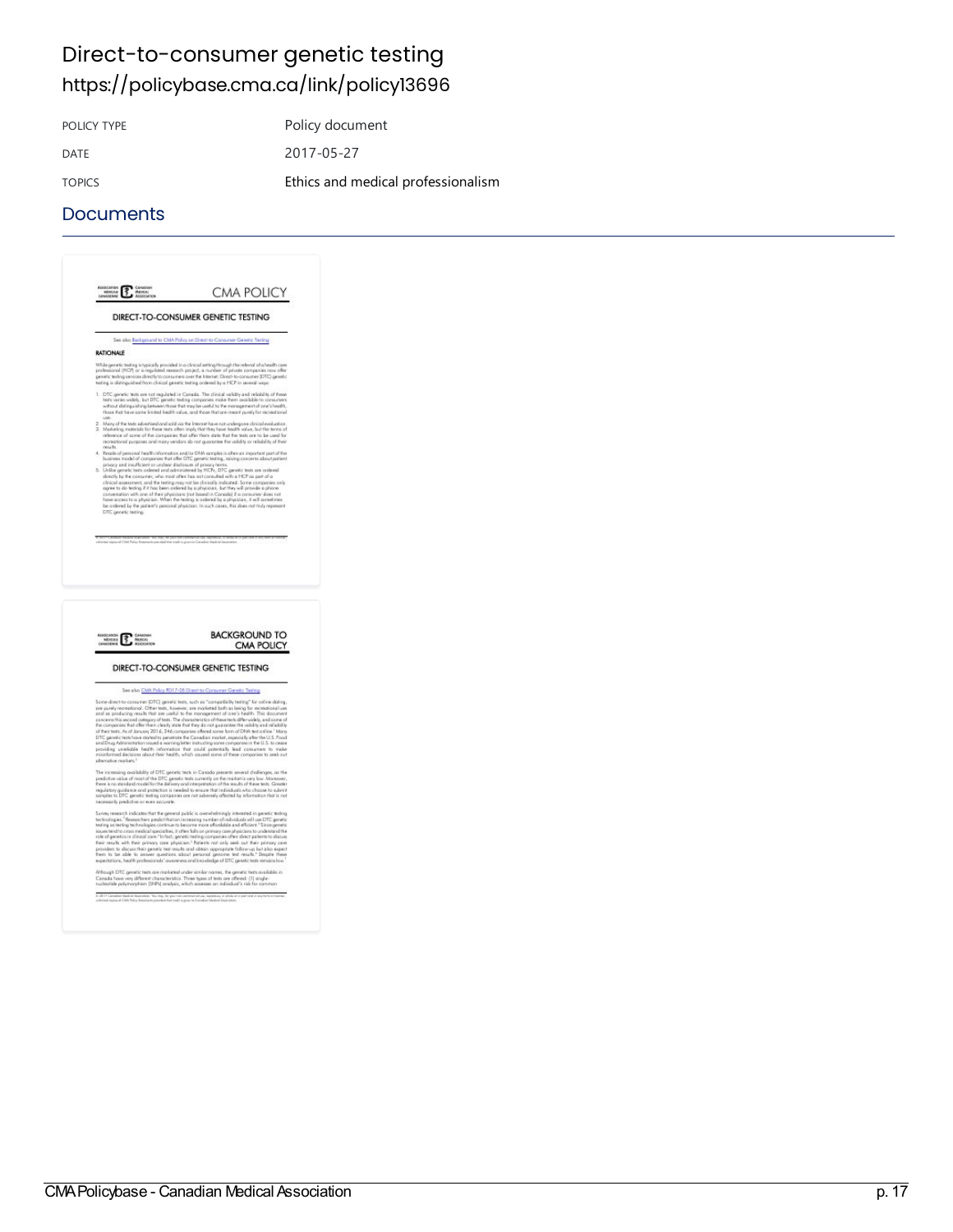### Medical assistance in dying <https://policybase.cma.ca/link/policy13698>

| Policy document                             |
|---------------------------------------------|
| 2017-05-27                                  |
| EUTHANASIA AND ASSISTED DEATH (UPDATE 2014) |
| Ethics and medical professionalism          |
|                                             |

#### **Documents**

| MEDICAL ASSISTANCE IN DYING<br>RATIONALE<br>The legalization of medical assistance in dying (MAZ)) raises a host of complex ethical and<br>practical challenges that have implications for both policy and practice. The CWA supports<br>maintaining the balance between these equally legitimate considerations: respecting<br>decisional autonomy for those eligible Concollans who are seeking access, protecting<br>sulnerable persons through coreful attention to safeguards, and creating an environment in which practitioness are able to aditere to their moral commitments.<br>Recognizing the aducational, legislative, regulatory and practice changes that will result, the behavior control in legislative and mapulatory processes are control of the behavior and processes provided behavior of provi |  |
|-------------------------------------------------------------------------------------------------------------------------------------------------------------------------------------------------------------------------------------------------------------------------------------------------------------------------------------------------------------------------------------------------------------------------------------------------------------------------------------------------------------------------------------------------------------------------------------------------------------------------------------------------------------------------------------------------------------------------------------------------------------------------------------------------------------------------|--|
|                                                                                                                                                                                                                                                                                                                                                                                                                                                                                                                                                                                                                                                                                                                                                                                                                         |  |
|                                                                                                                                                                                                                                                                                                                                                                                                                                                                                                                                                                                                                                                                                                                                                                                                                         |  |
|                                                                                                                                                                                                                                                                                                                                                                                                                                                                                                                                                                                                                                                                                                                                                                                                                         |  |
| reasonable in the impacts of this sew practice to be reported as it unfolds. The CMA encourages<br>medical schools to incorporate reflective training opportunities at the undergraduate and<br>postgraduate levels that address all superts of medical practice that might be affected by this<br>new intervention. Further, CMA recognizes the appartunity that exists for all health systems and<br>practifionent to facilitate effective patient access to information about all end-of-life care options.                                                                                                                                                                                                                                                                                                          |  |
| The CWA acknow<br>dedges the importance of understanding that other acts within the realm of end-<br>of-life care are distinct from the practice of medical assistance in dying. Further, the provision of<br>specific ossessments for eligibility to access medical assistance in dying is a distinct service<br>needred to consultations for general pollistive and-of-life case                                                                                                                                                                                                                                                                                                                                                                                                                                      |  |
| artant that physicians be owner of this distinction and the relationship between legal.<br>medical and ethical norms with respect to medical assistance in dying. The judicial and<br>legislative branches of government have made changes to Casadian law in this assa. Saciety has<br>placed assistance in dying within the realm of regulated medical practitioners. Physicians' efficial<br>come and duties, prising from long-standing traditions that entail moral constributes to                                                                                                                                                                                                                                                                                                                                |  |
| 6-2017 Consider Madrid Associates. Yalunan, ha jinir see commental sua repredent, in shala at in part and many hom as manne<br>Infinited against CMI Palay fraecruits precided that system parent Canadian Madrid Associates.                                                                                                                                                                                                                                                                                                                                                                                                                                                                                                                                                                                           |  |
| Medical Assistance in Dying (MAiD):<br><b>CMA Consultation Report</b>                                                                                                                                                                                                                                                                                                                                                                                                                                                                                                                                                                                                                                                                                                                                                   |  |
|                                                                                                                                                                                                                                                                                                                                                                                                                                                                                                                                                                                                                                                                                                                                                                                                                         |  |
| June 2020                                                                                                                                                                                                                                                                                                                                                                                                                                                                                                                                                                                                                                                                                                                                                                                                               |  |
|                                                                                                                                                                                                                                                                                                                                                                                                                                                                                                                                                                                                                                                                                                                                                                                                                         |  |
|                                                                                                                                                                                                                                                                                                                                                                                                                                                                                                                                                                                                                                                                                                                                                                                                                         |  |
|                                                                                                                                                                                                                                                                                                                                                                                                                                                                                                                                                                                                                                                                                                                                                                                                                         |  |
|                                                                                                                                                                                                                                                                                                                                                                                                                                                                                                                                                                                                                                                                                                                                                                                                                         |  |
|                                                                                                                                                                                                                                                                                                                                                                                                                                                                                                                                                                                                                                                                                                                                                                                                                         |  |
|                                                                                                                                                                                                                                                                                                                                                                                                                                                                                                                                                                                                                                                                                                                                                                                                                         |  |

### Physician health <https://policybase.cma.ca/link/policy13739>

POLICY TYPE POLICY TYPE

DATE 2017-10-21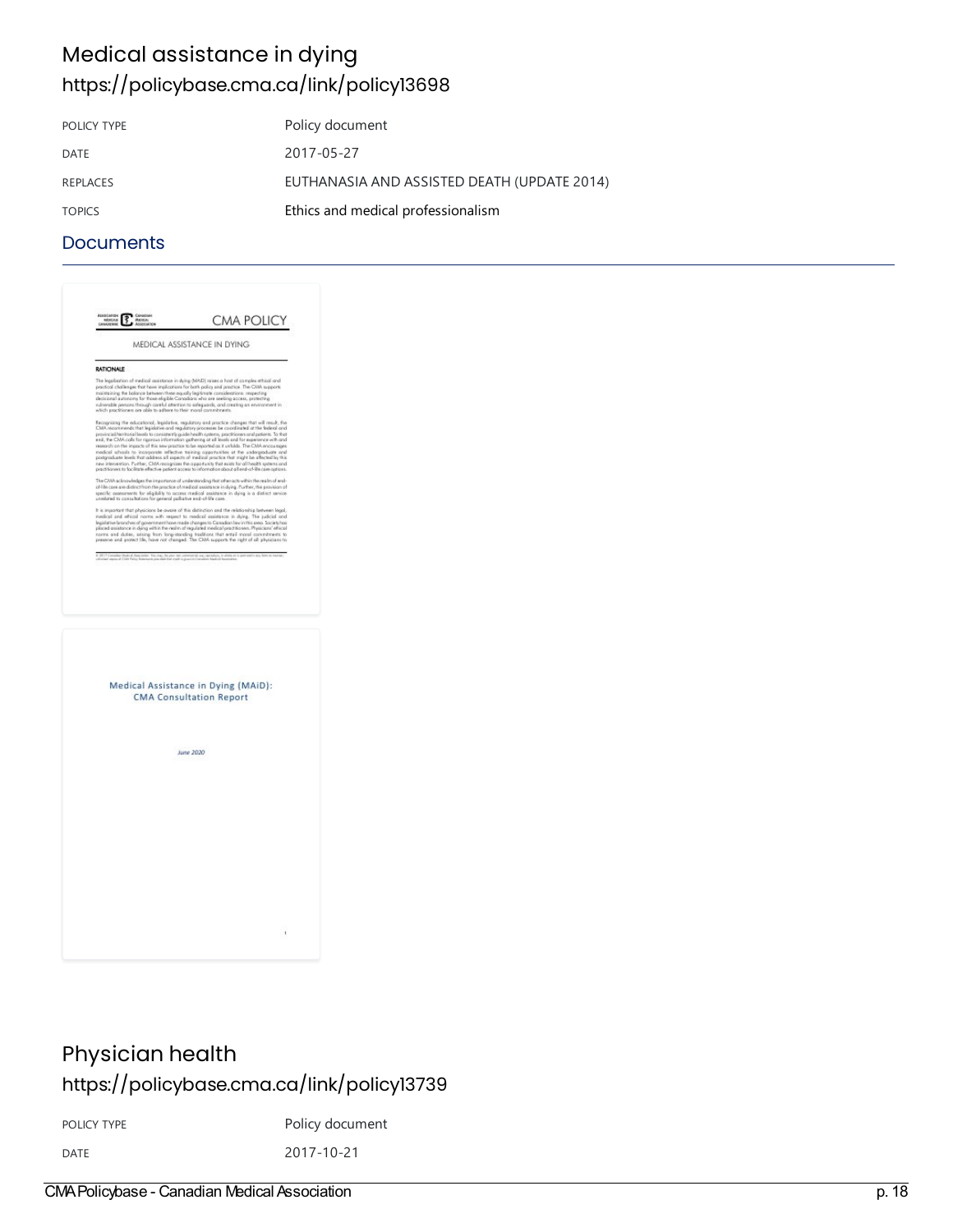REPLACES **PD98-04 Physician health and well-being** 

TOPICS **Health human [resources](https://policybase.cma.ca/list?q=topic%253A%2522Health%20human%20resources%2522&p=1&ps=&sort=title_sort%20asc)** Ethics and medical [professionalism](https://policybase.cma.ca/list?q=topic%253A%2522Ethics%20and%20medical%20professionalism%2522&p=1&ps=&sort=title_sort%20asc)

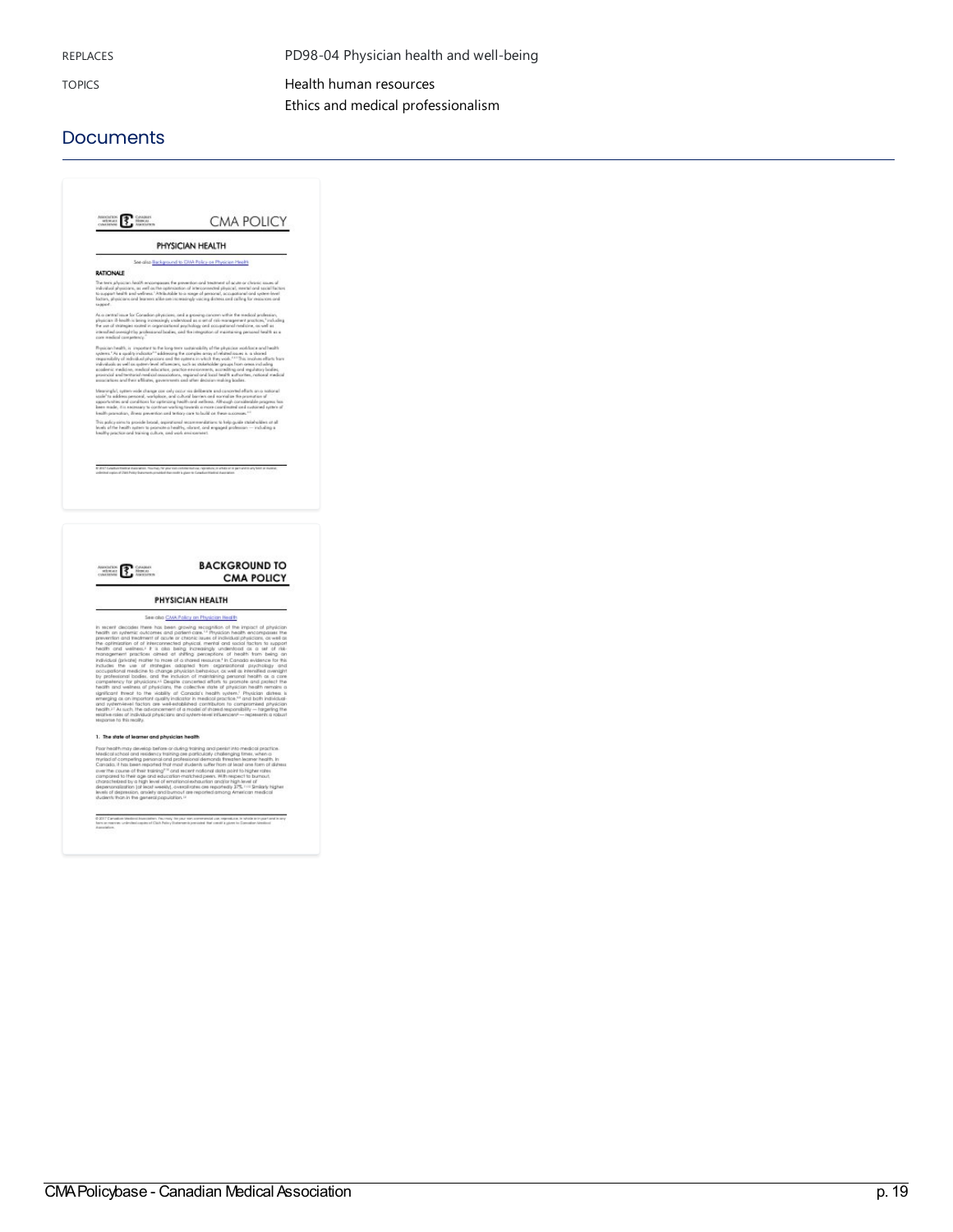

of<br>Links

atie

ntprivate<br>1990 – Paris Barbara<br>1990 – Paris Barbara

a <u>c</u> y